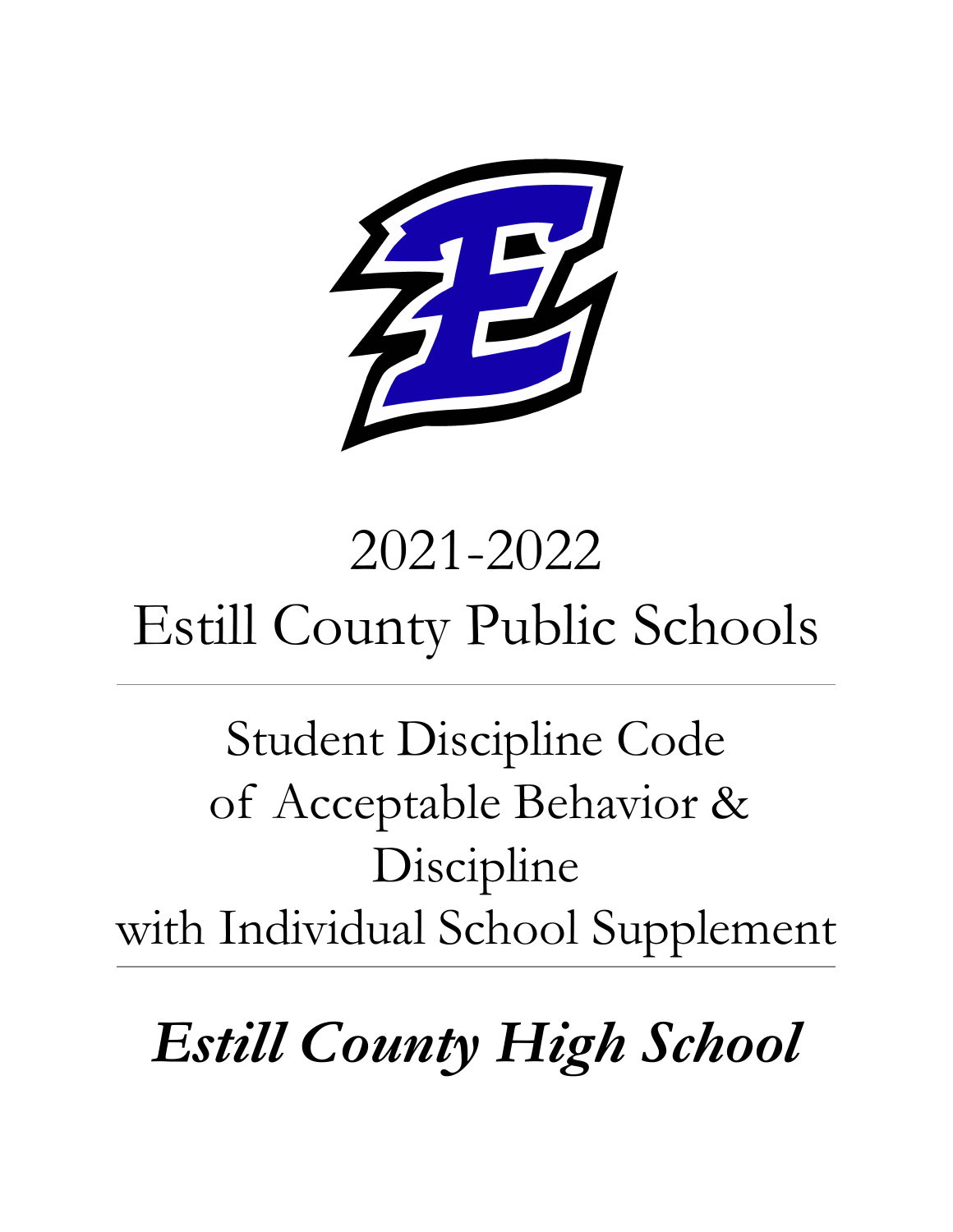# Estill County High School

*"Home of the Engineers "*

397 Engineer Rd Irvine, KY 40336 Phone: (606) 723-3537 Fax: (606) 723-4894

Principal: Josh Yost Assistant Principal: Laura Wilson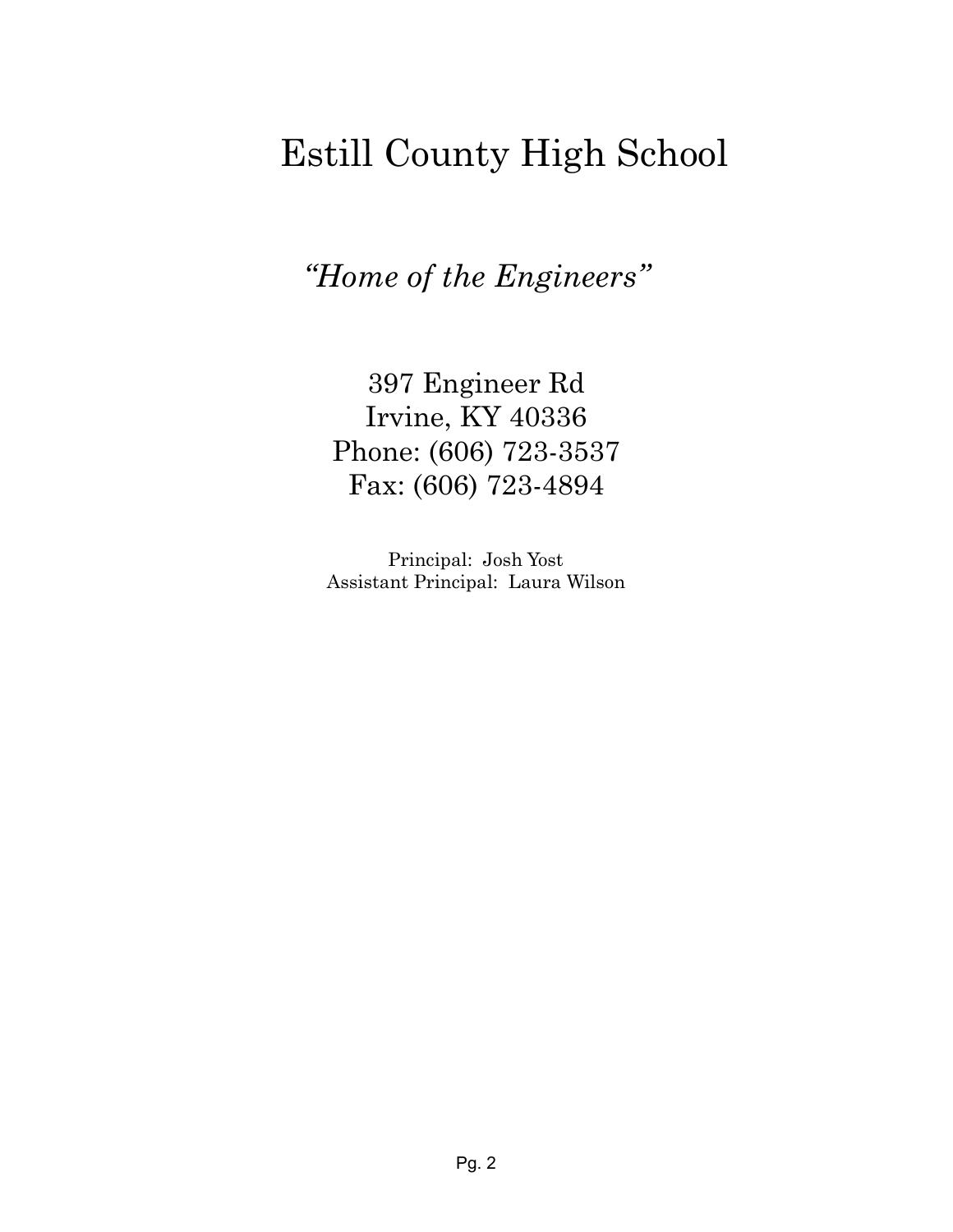# Table of Contents

| <b>Welcome to Estill County High School</b>                                              | 6        |
|------------------------------------------------------------------------------------------|----------|
| <b>Accreditation</b>                                                                     | 6        |
| <b>Statement of Non-Discrimination</b>                                                   | 6        |
| <b>Philosophy and Beliefs</b>                                                            | 6        |
| <b>Mission</b>                                                                           | 6        |
| <b>Vision</b>                                                                            | 6        |
| <b>Message to Parents</b>                                                                | 7        |
| <b>Harassment and Discrimination</b>                                                     | 7        |
| <b>Requirements for Graduation</b>                                                       | 8        |
| <b>Grading Scale</b>                                                                     | 8        |
| <b>GRADE REPORTING</b>                                                                   | 9        |
| <b>Dual Credit courses</b>                                                               | 9        |
| <b>Make-Up Work</b>                                                                      | 9        |
| <b>Finals</b>                                                                            | 9        |
| <b>Academic Honors</b>                                                                   | 9        |
| <b>Textbooks/Chromebooks</b>                                                             | 10       |
| <b>Discipline Policies and Procedures</b><br>Minor Infractions Discipline Matrix         | 10<br>10 |
| <b>Student Dress Code</b><br>*Consequences for Dress Code Violations                     | 11<br>11 |
| <b>General Rules of Conduct and Safety</b><br>Consequences of Cell Phone Use Violations: | 12<br>12 |
| <b>Drugs and Alcohol</b>                                                                 | 13       |
| Drug testing for student drivers and athletes                                            | 13       |
| Possession/or Use of Weapons or Potentially Dangerous Instruments                        | 13       |
| <b>BEHAVIOR EXPECTATIONS</b>                                                             | 13       |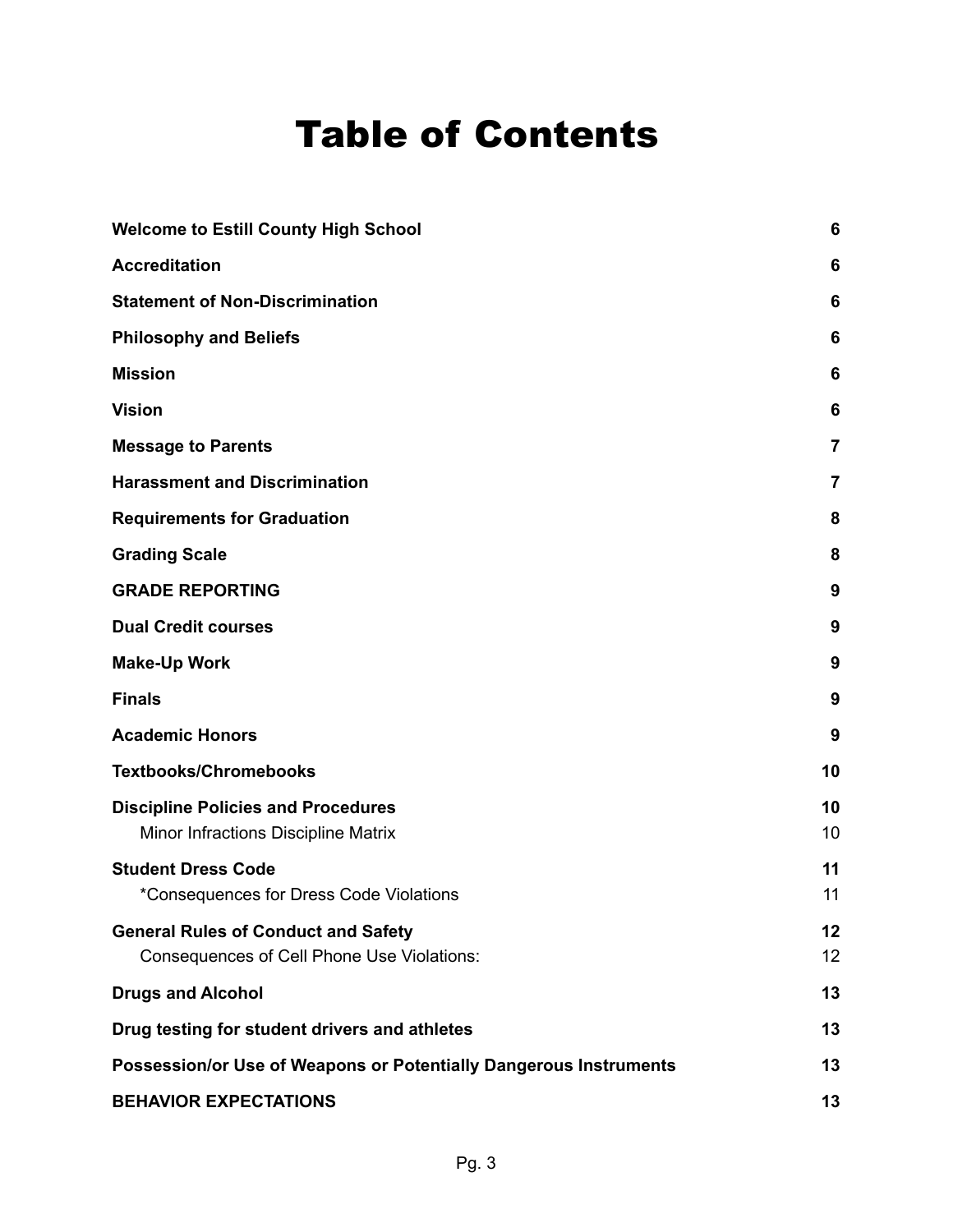| <b>Disciplinary Actions</b>                                                                                                                                                                                                  | 14                   |
|------------------------------------------------------------------------------------------------------------------------------------------------------------------------------------------------------------------------------|----------------------|
| <b>Discipline Offenses and Actions</b>                                                                                                                                                                                       | 14                   |
| <b>Students Under Suspension or Expulsion</b><br>Due Process for KRS 158.150                                                                                                                                                 | 16<br>16             |
| <b>Prohibited Articles</b>                                                                                                                                                                                                   | 16                   |
| <b>Unauthorized Areas</b>                                                                                                                                                                                                    | 16                   |
| <b>Care of School Building and Equipment</b>                                                                                                                                                                                 | 16                   |
| <b>Social Media Policy</b>                                                                                                                                                                                                   | 17                   |
| <b>Internet and Electronic Mail Policy</b>                                                                                                                                                                                   | 17                   |
| <b>Internet Rules and Regulations</b>                                                                                                                                                                                        | 18                   |
| <b>Health and Immunization Requirements</b>                                                                                                                                                                                  | 18                   |
| <b>Breakfast/Lunch Program</b>                                                                                                                                                                                               | 18                   |
| <b>Dispensation of Medication</b>                                                                                                                                                                                            | 19                   |
| <b>Attendance Policy</b>                                                                                                                                                                                                     | 19                   |
| <b>Truancy Defined</b>                                                                                                                                                                                                       | 19                   |
| <b>Excused Absences</b>                                                                                                                                                                                                      | 19                   |
| <b>Tardy Policy</b><br>Tardiness to School per semester<br>Tardiness to Class 2nd through 5th period (teachers have flexibility in determining<br>consequences for class tardy)<br>Excuses/Unexcused and Bus Note Procedures | 21<br>21<br>21<br>21 |
| <b>Check In/Check Out Procedures/Bus notes</b>                                                                                                                                                                               | 21                   |
| <b>Fire and Tornado Drill Procedure</b>                                                                                                                                                                                      |                      |
|                                                                                                                                                                                                                              | 22                   |
| <b>School Closing</b>                                                                                                                                                                                                        | 22                   |
| <b>Lockers</b>                                                                                                                                                                                                               | 23                   |
| Library                                                                                                                                                                                                                      | 23                   |
| <b>Telephone Use</b>                                                                                                                                                                                                         | 23                   |
| <b>Student Drivers</b><br>NO PASS NO DRIVE                                                                                                                                                                                   | 23<br>23             |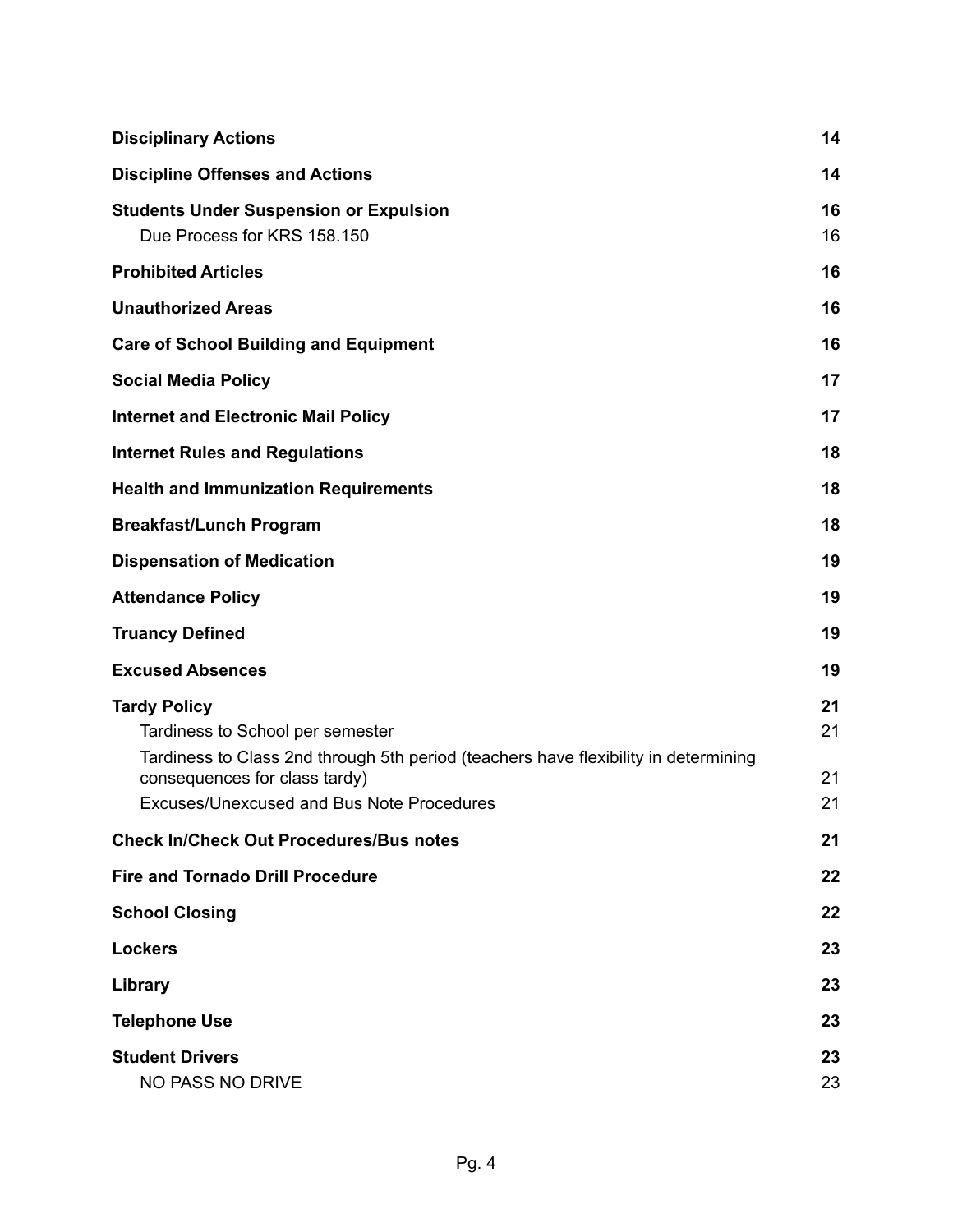| Yearbook                                                     | 24       |
|--------------------------------------------------------------|----------|
| <b>Class Officers</b>                                        | 24       |
| Homecoming                                                   | 24       |
| <b>Senior Trip</b>                                           | 24       |
| Prom                                                         | 25       |
| <b>Graduation Announcements, Invitations, Caps and Gowns</b> | 26       |
| <b>Athletics/ Extra Curricular Activities</b>                | 26       |
| <b>School Safety Procedures</b><br><b>Emergency Codes</b>    | 27<br>27 |
| <b>Discipline Policies and Procedures</b>                    | 27       |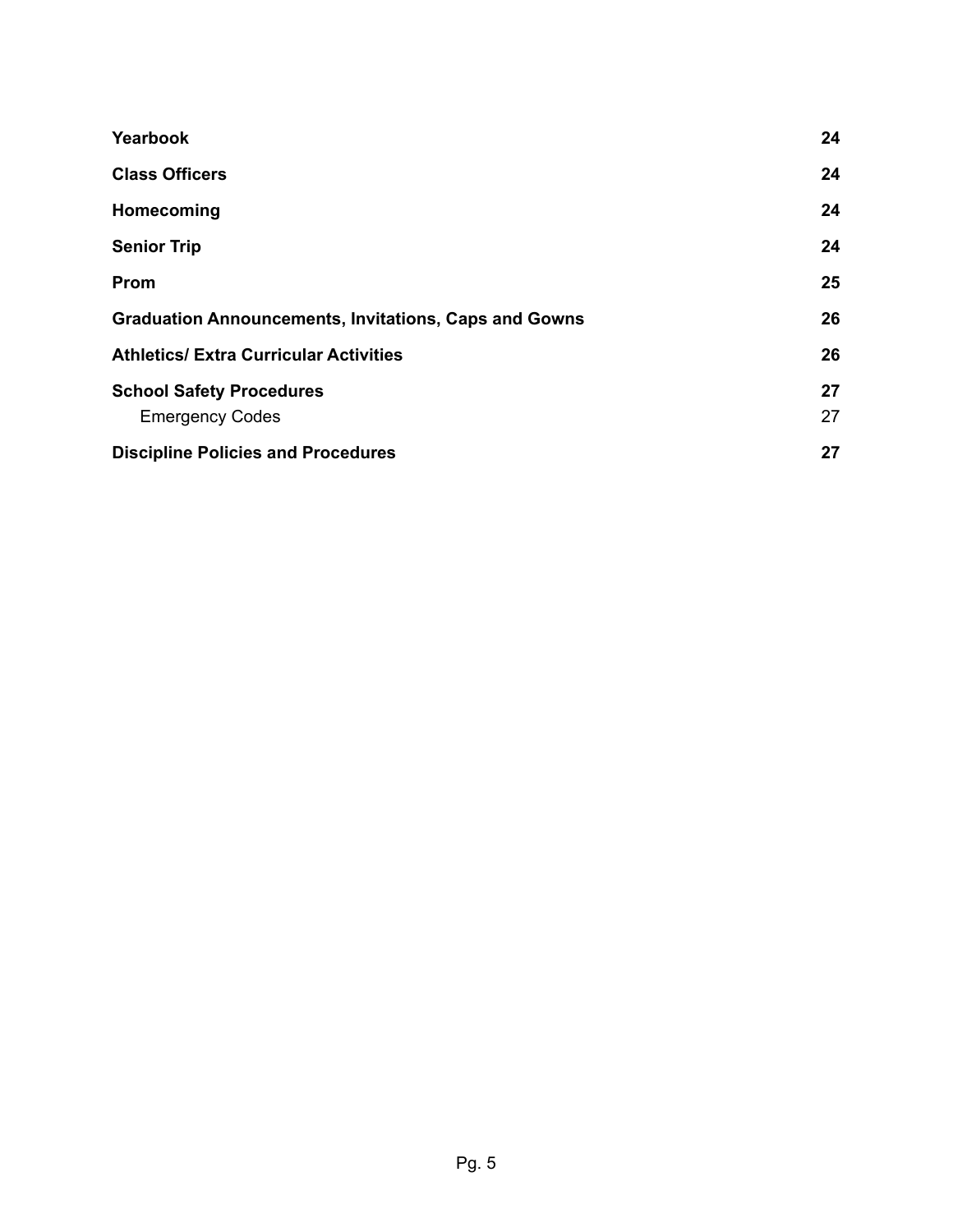# **ESTILL COUNTY HIGH SCHOOL STUDENT HANDBOOK**

**Supplement to: Estill County Public Schools Student Discipline Code of Acceptable Behavior & Discipline** REVISED: July 2021

#### <span id="page-5-0"></span>**Welcome to Estill County High School**

The administration and staff would like to take this opportunity to welcome you to Estill County High School. Our goal is to have a successful, productive, and active school year. The policies and procedures contained in this handbook are the results of a concerted effort on the part of the faculty, school board, and SBDM. This information contained in the handbook will be of great value in helping you to adjust to our school and become an integral part of it. Again, welcome and have a great year.

#### <span id="page-5-1"></span>**Accreditation**

Estill County High School is accredited by the Kentucky Department of Education and maintains high standards as we endeavor to be a successful school.

#### <span id="page-5-2"></span>**Statement of Non-Discrimination**

Students, parents, and employees of Estill County High School are hereby notified that this school does not discriminate on the basis of race, color, national origin, age religion, marital status, sex, or persons with disabilities in employment, education programs, or activities set forth in Title IX, Title VI, Section 504, or the Age Discrimination Act of 1975. Any person having inquiries concerning the Estill County High School compliance with these programs should contact the Estill County Board of Education, PO Box 391, Irvine, KY 40336 or call (606) 723-2181.

#### <span id="page-5-3"></span>**Philosophy and Beliefs**

The staff of Estill County High School believes that the best school is one which most nearly meets the immediate needs of all students and the community, enabling them to function in a democratic society and a rapidly changing world.

Each student should be recognized as an individual with diverse needs, limitations and potential. The curriculum will aid the student in developing a positive self-concept in thinking creatively and logically, and in appreciating the aesthetics of life. We believe that all staff members should be dedicated to producing citizens that will be creative, productive, working, functioning members of society. We believe that everyone should be treated with respect and understand we are part of the same school community. It is our belief that, if school, student, and parent work together, all students can achieve a high level of success.

#### <span id="page-5-4"></span>**Mission**

All students will learn to the best of their abilities in a supportive environment.

#### <span id="page-5-5"></span>**Vision**

All Estill County High School Students will be taught and prepared for success by being college and/or career ready upon graduation.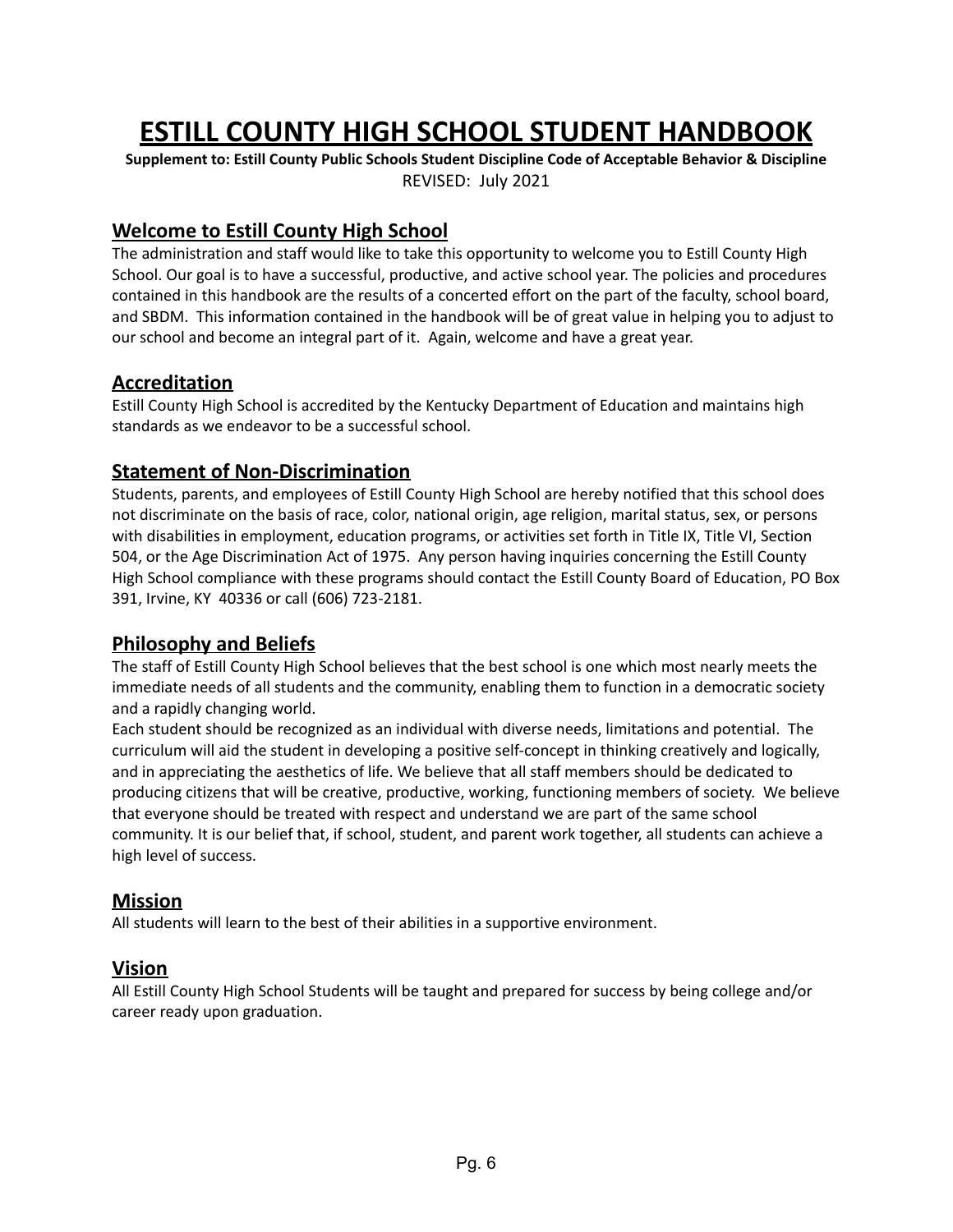#### <span id="page-6-0"></span>**Message to Parents**

- Parents are encouraged to monitor their son/daughter on a regular basis. A parent portal on Infinite Campus is available for parents to view student grades at any time with the appropriate password and login information. Please contact the school for more information.
- Teachers are available to be contacted during planning periods. Please allow a one-day advanced notice for an appointment. This will ensure that the teacher can be there and have any necessary documents that may be helpful during the conference.
- Progress reports will be sent home after four and a half weeks of each 9-week grading period.
- Mid-terms will be sent home after each nine weeks, and report cards will be sent at the end of each semester.
- Statements of Concern will be sent home if a problem develops in the classroom.
- Parent teacher conferences will be held on a regular basis for discussion of student progress.

#### <span id="page-6-1"></span>**Harassment and Discrimination**

Harassment/Discrimination is behavior based on race, color, national origin, age, religion, sex, sexual orientation or gender identity, or disability that is sufficiently severe, pervasive, or objectively offensive that adversely affects a student's education or creates a hostile or abusive educational environment. The Estill County Board of Education has adopted policies where students are not denied equal education opportunities and do not suffer harassment. The Estill County Board of Education hereby declares its intention to fully comply with provisions of the Rehabilitation Act of 1973, as amended (commonly referred to as Section 504) and the Americans with Disabilities Act (ADA), as amended. In accordance with the mentioned acts, no programs, policies or practices of this agency will discriminate on the basis of a disability.

Examples of conduct and/or actions prohibited include but are not limited to the following: Any nicknames, slurs, stories, jokes, written or electronic materials or pictures that are lewd, vulgar, demeaning, or profane and relate to any of the protected categories listed in the definition of harassment/discrimination contained in this policy.

Unwanted touching, sexual advances, requests for sexual favors, and spreading sexual rumors. Causing a student to believe that he or she must submit to unwelcome sexual conduct in order to participate in a school activity or that an educational decision will be based on whether or not the student submits to unwelcome sexual conduct.

Implied or overt threats of physical violence or acts of aggression or assault based on any of the protected categories.

Seeking to involve students with disabilities in antisocial, dangerous, or criminal activity where the students, because of disability, are unable to comprehend fully or consent to the activity. Destroying or damaging an individual's property based on any of the protected categories.

When a student or parent believes the student has been harassed or discriminated against, a complaint may be filed using the following procedure:

The student or parent makes a written complaint to a counselor or principal (or to the superintendent's designee if the principal is an alleged party to the harassment or discrimination). The written complaint shall be forwarded to the principal or superintendent's designee.

The principal (or superintendent's designee) shall promptly investigate the allegation, may attempt to resolve the issues presented, shall keep the superintendent advised, and may take corrective measures if warranted.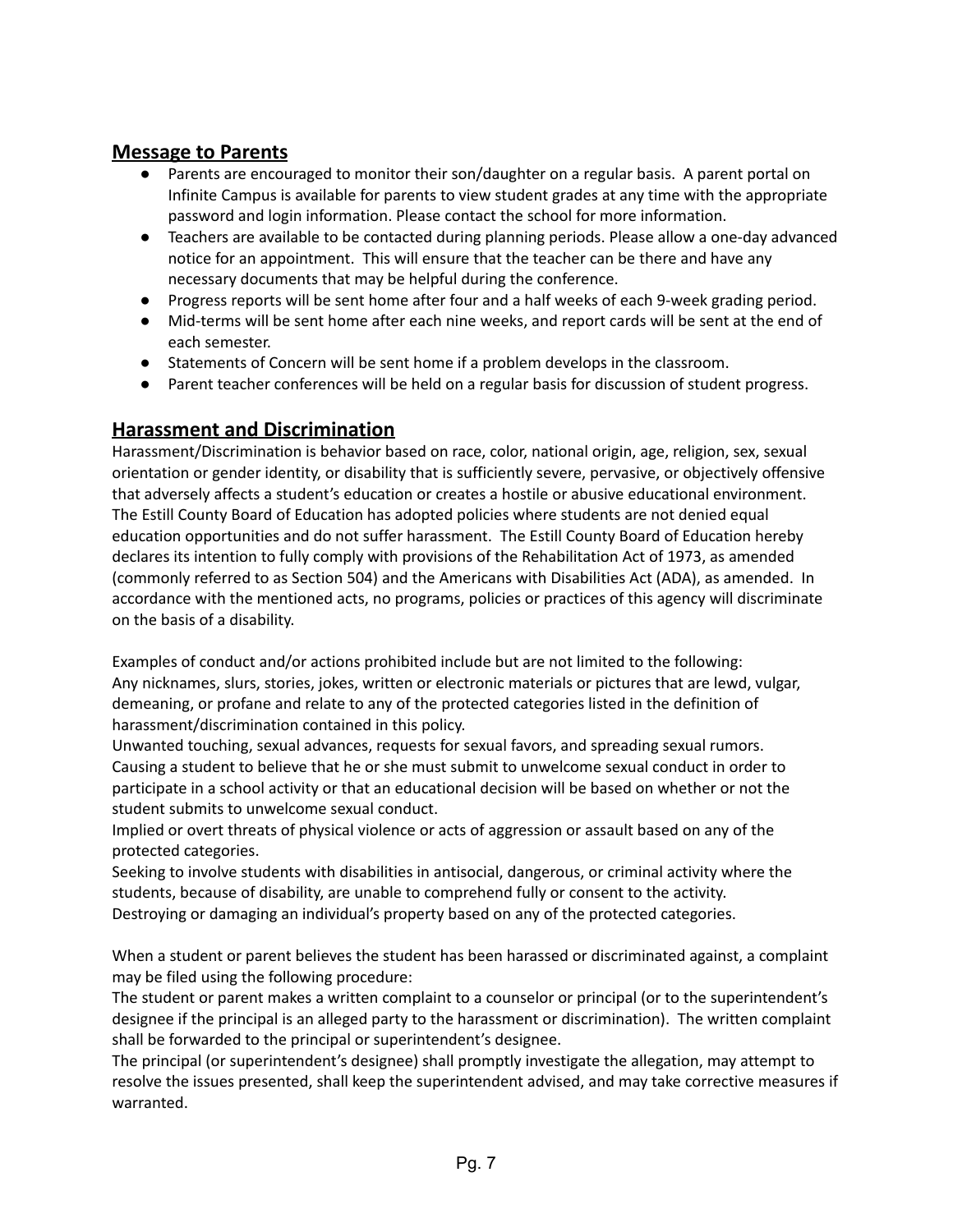District employees involved in the investigation of the complaints shall respect, as much as possible, the privacy and anonymity of both victims and persons accused of violation.

The Estill County Board of Education intends that the program shall be in full compliance with the Title IX Federal provisions and with the provisions of all Disability Education Acts. Related Policies: 03.162, 03.262, 09.13, 09.227, 09.422, 09.426, 09.42811

#### **District Title IX Coordinator**

Amanda Bryant, Director of Special Education, 504s, and RTI 253 Main St., Irvine, KY 40336 606-723-2181 X2223 amanda.bryant@estill.kyschools.us

#### **ECHS Title IX Coordinator**

Ruth Hughes, Special Education Teacher & High School Athletic Director 397 Engineer Rd., Irvine, KY 40336 606-723-3537 ruth.hughes@estill.kyschools.us

#### <span id="page-7-0"></span>**Requirements for Graduation**

- English Four (4) Credits (Students must take an English course each year.)
- Math Four (4) Credits (Students must take a math course each year.)
- Science Three (3) Credits
- Social Studies Three (3) Credits
- $\bullet$  P.E.  $\frac{1}{2}$  Credit
- $\bullet$  Health ½ Credit
- Humanities Elective One (1) Credit
- $\bullet$  Electives Nine (9) Credits

#### **To become eligible to receive a diploma, students must earn a minimum of:**

| Class of 2022                   | Class of 2023                    | Class of 2024                   | Class of 2025                   |
|---------------------------------|----------------------------------|---------------------------------|---------------------------------|
| 25 credits to graduate          | 25 credits to graduate           | 25 credits to graduate          | 25 credits to graduate          |
| Must earn                       | Must earn                        | Must earn                       | Must earn                       |
| 18 credits to be a<br>$\bullet$ | 18 credits to be a<br>$\bullet$  | 18 credits to be a<br>$\bullet$ | 18 credits to be a<br>$\bullet$ |
| SR.                             | SR.                              | SR.                             | SR.                             |
| $\bullet$ 12 credits to be a    | 12 credits to be a<br>$\bullet$  | 12 credits to be a<br>$\bullet$ | $\bullet$ 12 credits to be a    |
| JR.                             | JR.                              | JR.                             | JR.                             |
| $\bullet$ 5.5 credits to be a   | 5.5 credits to be a<br>$\bullet$ | 5.5 credits to be a             | $\bullet$ 5.5 credits to be a   |
| Soph.                           | Soph.                            | Soph.                           | Soph.                           |
|                                 |                                  |                                 |                                 |

#### <span id="page-7-1"></span>**Grading Scale**

- **A 90-100**
- **B 80-89**
- **C 70-79**
- **D 60-69**
- **F 59-Below**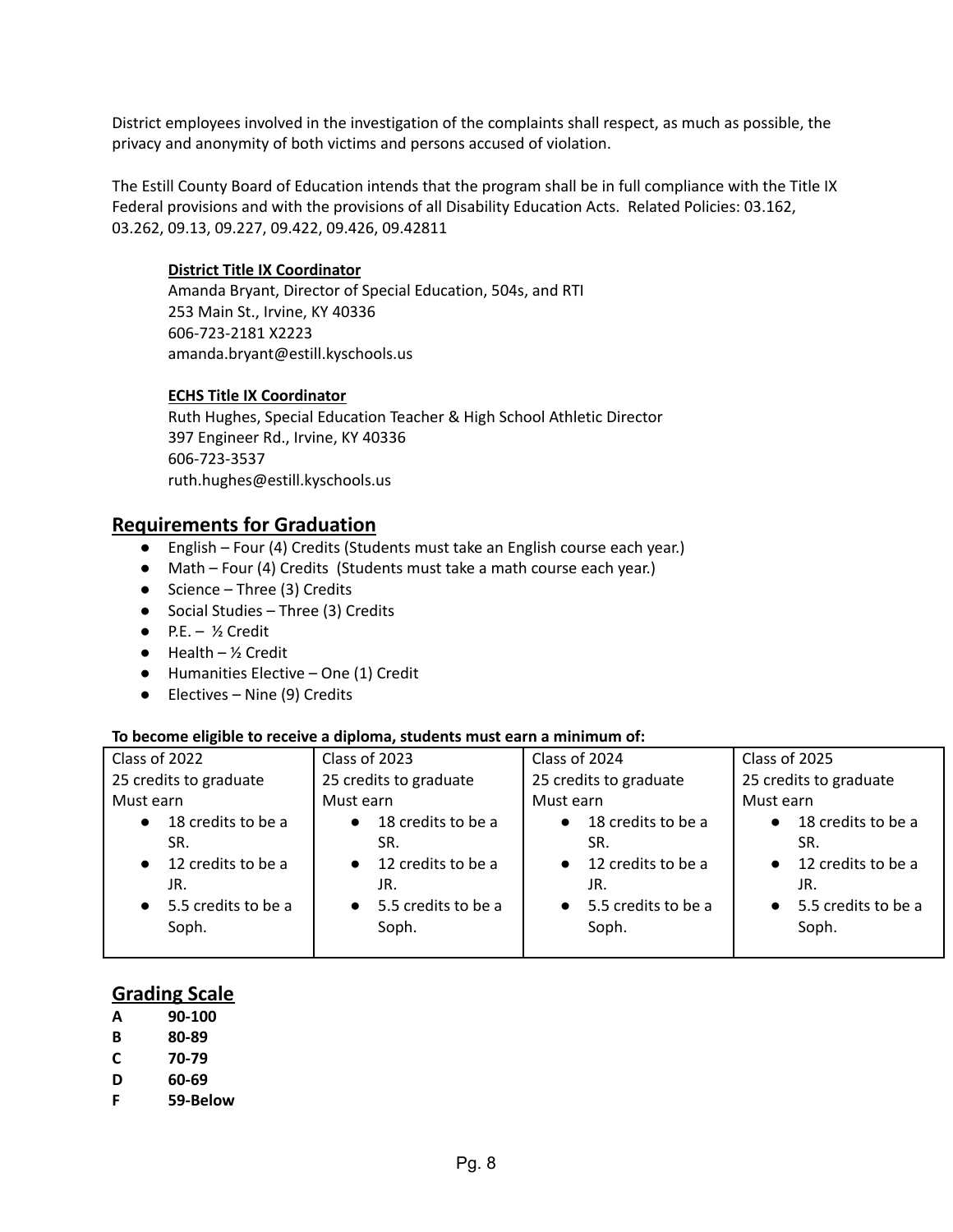# <span id="page-8-0"></span>**GRADE REPORTING**

Estill County High School operates on a semester system. Each semester consists of 18 weeks, or two 9-week grading periods. Midterm grade reports are sent home at week nine, and progress reports are sent home halfway through each nine week term. Report cards are sent home at the end of the 18 week period. Students receive credit upon completion of the course for either ½ credit for semester courses or 1 credit for year-long courses, depending on the course. "Statements of Concern'' are sent home whenever a teacher perceives there is a potential problem occurring in the classroom.

#### <span id="page-8-1"></span>**Dual Credit courses**

ECHS offers a variety of dual credit courses through different universities. If you are interested in taking advanced classes that offer opportunities for college credit contact the guidance office. Please be aware that you must have taken an ACT prior to your junior year, meet certain ACT score requirements, and GPA requirements.

#### <span id="page-8-2"></span>**Make-Up Work**

Students are allowed one (1) day for each excused day missed to make up work. If a student has been in attendance prior to the date of a test, report, project, etc. and misses on the date of the assignment, he/she will be expected to make up the work on his/her next day in attendance. Students on field trips or school related trips will be permitted to make up work or complete an alternate assignment. Students with multiple absences may not be permitted to go on field trips.

#### <span id="page-8-3"></span>**Finals**

Two days during the last week of the semester are set aside for finals. Every course will have a final assessment. All students are expected to attend each of the 2 days in order to take the final. Dr. excuses allow students to make the work up but the make-up work is often given at a much later date. No parent notes or parent-note checkouts are permitted on the two days of finals. This expectation is in place for the safety of the students and for the integrity of the grading system.

#### <span id="page-8-4"></span>**Academic Honors**

To graduate

- Summa Cum Laude = weighted above a  $4.0 + (Gold Cords)$
- $\bullet$  Magna Cum Laude = 4.0 3.75 (Silver Cords)
- $\bullet$  Cum Laude = 3.74 3.5 (Black Cords)

\*\*\* There is no rounding up of GPA's. \*\*\*

Career ready students will wear a medal with a white ribbon College ready students will wear a medal with a blue ribbon College and Career ready students will wear a medal with a blue and white ribbon. Beta Club members will wear a black and gold tassel.

A Seniors Honors Program is held at the conclusion of each school year. Individual academic and attendance awards are presented at that time.

Juniors, sophomores, and freshmen will receive their awards at the end of each semester or at the end of the year and this is at the teacher's discretion.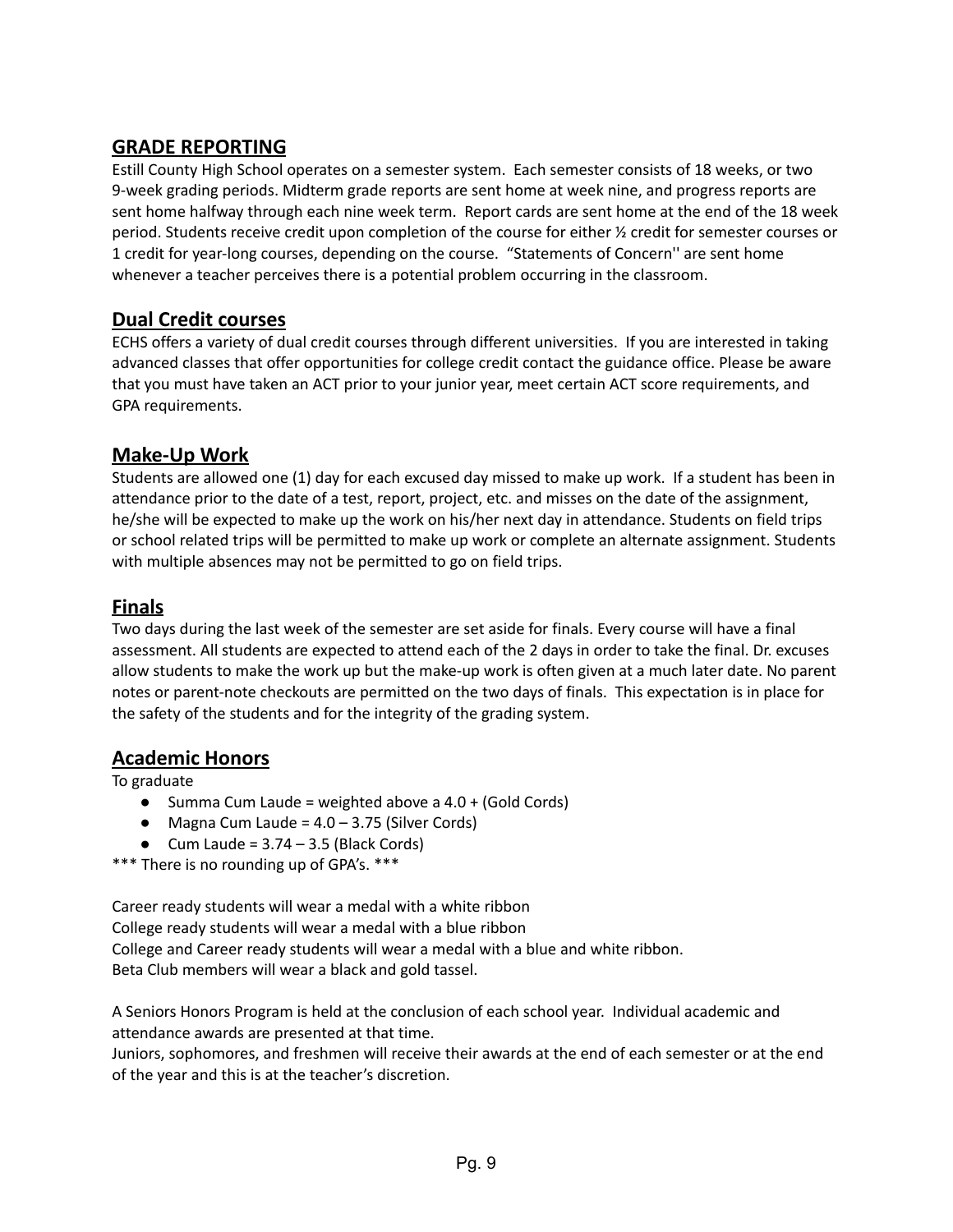Students with a 3.25 GPA or better for their  $8<sup>th</sup>$  grade year are eligible for membership in the National Beta Club.

#### <span id="page-9-0"></span>**Textbooks/Chromebooks**

Textbooks/Chromebooks are furnished to all students by the Estill County Board of Education free of charge. Students and/or parents/guardians are responsible for the replacement cost of lost or damaged textbooks and/or Chromebooks, or may be subject to fines pursuant to KRS 157.140 and KRS 157.990.

#### <span id="page-9-1"></span>**Discipline Policies and Procedures**

Good discipline is essential for a school to be effective. Every student at Estill County High School has the right to a good education. No student has the right to deny an education to fellow students because of disruptive behavior. Estill County High School will use the Positive Behavioral Interventions and Supports (PBIS) system so that a positive learning environment is maintained for all students concerned. To achieve this goal, students will abide by the school wide expectations.

<span id="page-9-2"></span>

| <b>Minor Infraction</b>                | 1 <sub>st</sub> Offense | 2 <sub>nd</sub> Offense            | 3rd Offense                                                     | 4th Offense     | $5th$ Offense   |  |
|----------------------------------------|-------------------------|------------------------------------|-----------------------------------------------------------------|-----------------|-----------------|--|
| <b>PDA</b>                             | Verbal Warning          | Student                            | <b>Parent Contact</b>                                           | After-School    | Office Referral |  |
|                                        |                         | Conference                         |                                                                 | Detention       |                 |  |
| Unprepared for                         | Verbal Warning          | Student                            | Parent Contact                                                  | After-School    | Office Referral |  |
| class/missing work                     |                         | conference                         |                                                                 | Detention       |                 |  |
| Sleeping in class                      | Verbal Warning          | Student                            | Parent Contact                                                  | After-School    | Office Referral |  |
|                                        |                         | conference                         |                                                                 | Detention       |                 |  |
| Off-task                               | Verbal Warning          | Student                            | Parent Contact                                                  | After-School    | Office Referral |  |
|                                        |                         | conference                         |                                                                 | Detention       |                 |  |
| Disrespect                             | Verbal Warning          | Student                            | Parent Contact                                                  | After-School    | Office Referral |  |
| classmate/teacher                      |                         | conference                         |                                                                 | Detention       |                 |  |
| Tardy (classroom)                      | Verbal Warning          | Student                            | Parent Contact                                                  | After-School    | Office Referral |  |
|                                        |                         | Conference                         |                                                                 | Detention       |                 |  |
| Horseplay/Improper<br>Use of materials | Verbal Warning          | Student                            | Parent Contact                                                  | After-School    | Office Referral |  |
|                                        |                         | conference                         |                                                                 | Detention       |                 |  |
| Inappropriate                          | Verbal Warning          | Student                            | Parent Contact                                                  | After-School    | Office Referral |  |
| language not                           | conference              |                                    |                                                                 | Detention       |                 |  |
| directed toward                        |                         |                                    |                                                                 |                 |                 |  |
| anyone                                 |                         |                                    |                                                                 |                 |                 |  |
| Unauthorized use of                    | Verbal Warning          | Student                            | Parent Contact<br>Office Referral<br>/After-School<br>Detention |                 | Office Referral |  |
| cellphone                              |                         | conference                         |                                                                 |                 |                 |  |
|                                        | Confiscate for          | Send to office for Send to office, |                                                                 | Send to office, | Send to office, |  |
|                                        | period                  | rest of day                        | parent pickup                                                   | parent pickup   | parent pickup   |  |

# **Minor Infractions Discipline Matrix**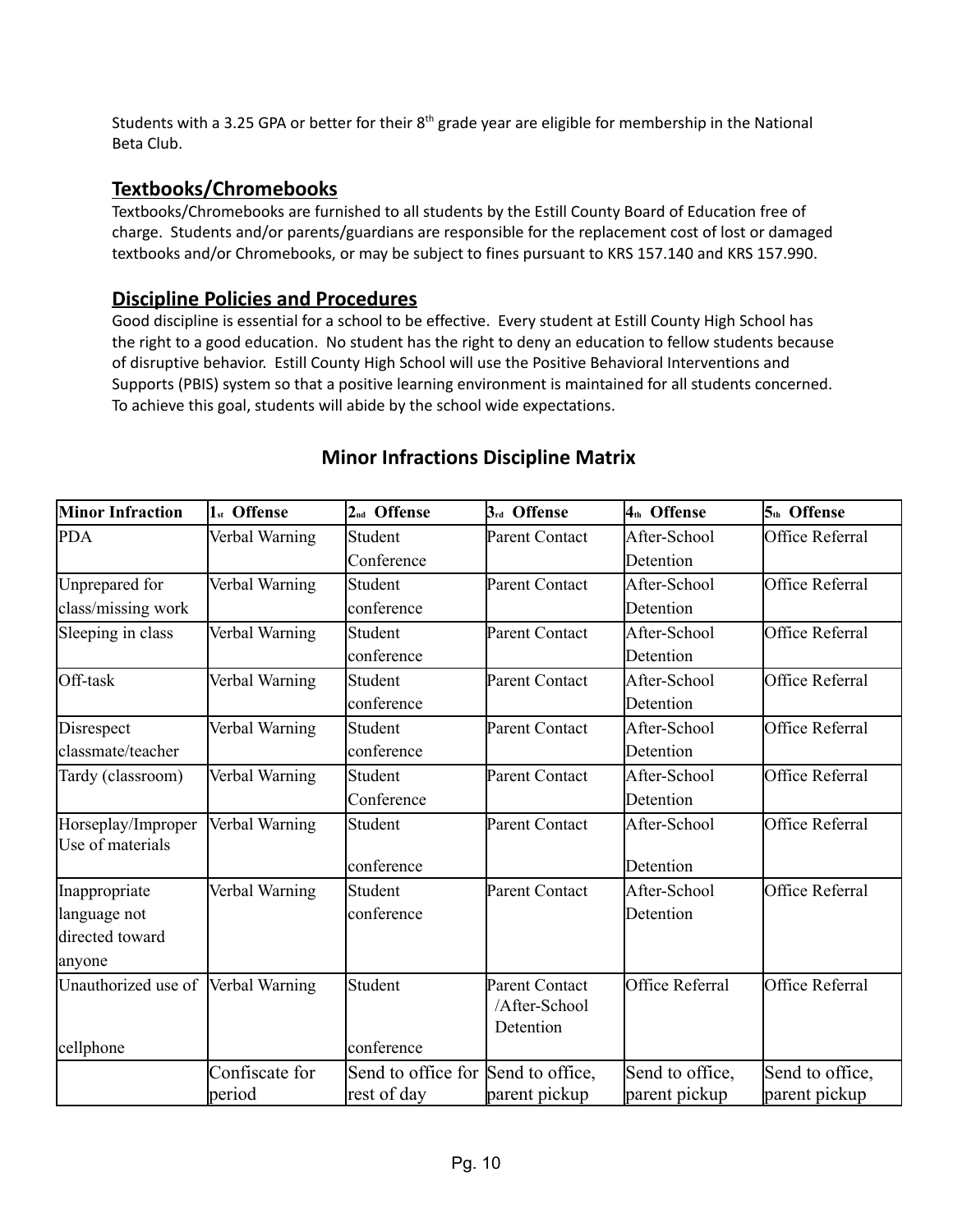# <span id="page-10-0"></span>**Student Dress Code**

The following guidelines for student dress are necessary to insure minimal disruptions to the educational process.

- A. All tops (shirts, blouses, dresses, etc.) must measure no less than three fingers at the narrowest point across the shoulders. No shirts with ripped out, cut out, or torn sleeves will be permitted. Bra straps or undergarments are not to be visible. Mesh shirts, see through blouses or shirts, tube tops, halter tops, muscle shirts, and shirts with exposed sides will not be permitted. Also no cleavage will be permitted. Shirts or blouses must be of sufficient length to meet the waistband at all times (this means standing, sitting, bending, etc.)
- B. See-through articles without appropriate undergarment or top are not permitted.
- C. Pants with unpatched holes and/or slits above the military length are not permitted.
- D. Biking shorts without over garments are not permitted.
- E. Shorts or skirts should cover the students' bodies from the waistline to at least just above the knee. The test for the length of shorts and skirts should be the "Flamingo Test:"
	- o The student stands upright
	- $\circ$  The student bends one of their legs back at the knee until the lower leg is parallel to the floor.
	- $\circ$  The bottom of the clothing in question must touch the back of the calf while the leg is horizontal. If it touches, the clothing is ok.
	- o If it does not touch, the clothing is too short.
- F. Articles of clothing and/or jewelry that advertises or promotes alcohol, drugs, obscenity, hate, and/or intimidation of others is not permitted; this includes any speech, symbols, or derogatory references. Bandanas and chains are not permitted at school.
- G. Sunglasses (except for medical reasons) are not permitted.
- H. Bare feet are not permitted.
- I. Hats, caps, and head coverings are not permitted.
- J. Hoodies and jackets may be worn but hoods are not allowed to be put on the student's head at any time during the school day
- K. Other items not mentioned are at the discretion of school administrators
- L. Trench coats are not permitted. Winter coats must be stored in the student's locker during the school day.
- M. Leggings and yoga pants may be worn but there must be a shirt, dress, tunic or skirt worn over them so as to meet the military length guidelines.

# <span id="page-10-1"></span>**\*Consequences for Dress Code Violations**

Students who violate the dress code will be provided a change of clothing from the Youth Service Center or be allowed to call home so parents can bring appropriate clothing to school. Students will remain in AER until the parent/guardian brings the clothes. After the second warning students may be assigned to AER by an administrator for defiance of authority. Students will not be sent home or allowed to leave school grounds in order to obtain appropriate clothing.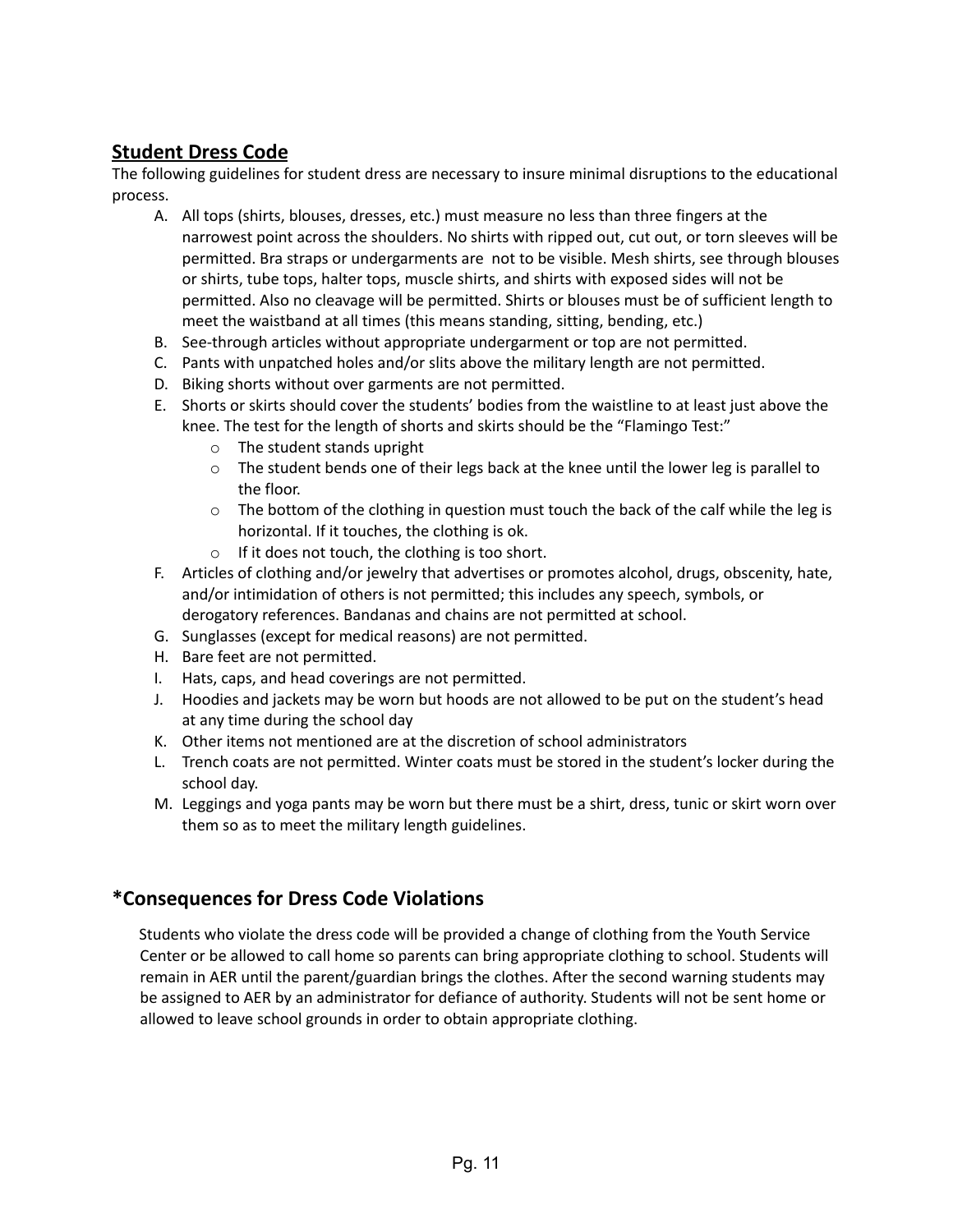# <span id="page-11-0"></span>**General Rules of Conduct and Safety**

- A. Students are not allowed to bring glass containers into the building.
- B. Students must have a hall pass by the respective teacher when leaving any classroom.
- C. Pass through hallways quietly, being considerate of those around you. Avoid grouping to keep hallways passable.
- D. Discard trash in proper containers.
- E. CD, Mp3's, iPods, or Radios are ONLY permitted at the discretion of the teacher.
- F. Knives of any kind are not permitted.
- G. Items not permitted may be confiscated by school personnel.
- H. Cell phones are permitted in the following locations and times during the school day:
	- In the cafeteria during breakfast and lunch
	- After the school day is over
	- In between classes (only in the hallway)
	- Once a student enters the classroom at any time, phones should be out of sight and turned off.
	- Cell phones are not permitted during class time even in the hallway.
	- Phones should be turned off and kept out of sight at all other times during the school day.

#### <span id="page-11-1"></span>**Consequences of Cell Phone Use Violations:**

1<sup>st</sup> Offense: Verbal Warning. Teacher confiscates the phone for the remainder of the period.

2<sup>nd</sup> Offense: Teacher conference with student. Phone sent to the office for the remainder of the day.

3<sup>rd</sup> offense: Parent contact/after-school detention. Phone sent to office. Parent must come to school to pick up the phone from the office.

4<sup>th</sup> offense: Teacher turns in phone to office with office referral. Student assigned 1 day of AER. Parent must come to school to pick up the phone from the office.

5<sup>th</sup> offense: Teacher turns in phone to office with office referral. Student assigned 2 days of AER. Parent must come to school to pick up the phone from the office.

\*Subsequent Offenses may result in loss of ability to bring a cell phone to school.

\*\*\*Students are to use school phones when calling a guardian to check out of school. The use of a cell phone to contact a parent for checkout without permission from a representative of the school is prohibited. Such action may result in an unexcused absence or disciplinary action. Inappropriate use of cell phone cameras may result in disciplinary action due to harassment violations. Please understand this rule is for the safety of the students and will be enforced.

#### <span id="page-11-2"></span>**Drugs and Alcohol**

Alcoholic beverages, illegal drugs, drug paraphernalia, simulated controlled substances, look alike drugs, over-the-counter drugs intended to be given, sold to other students, or abused, or any controlled substances are prohibited on school property at all times. The possession will raise the assumption that the individual is either a user or a distributor.

The use and/or possession of illicit drugs or alcohol is illegal and harmful. Students who display erratic behavior that might be under the influence of illegal substances may be administered a field sobriety test by the school resource officer. Parents of students under the age of 18 will be contacted before the field sobriety test is administered. Students needing information concerning drug and alcohol counseling, rehabilitation and/or re-entry programs, which are available to Estill County students, should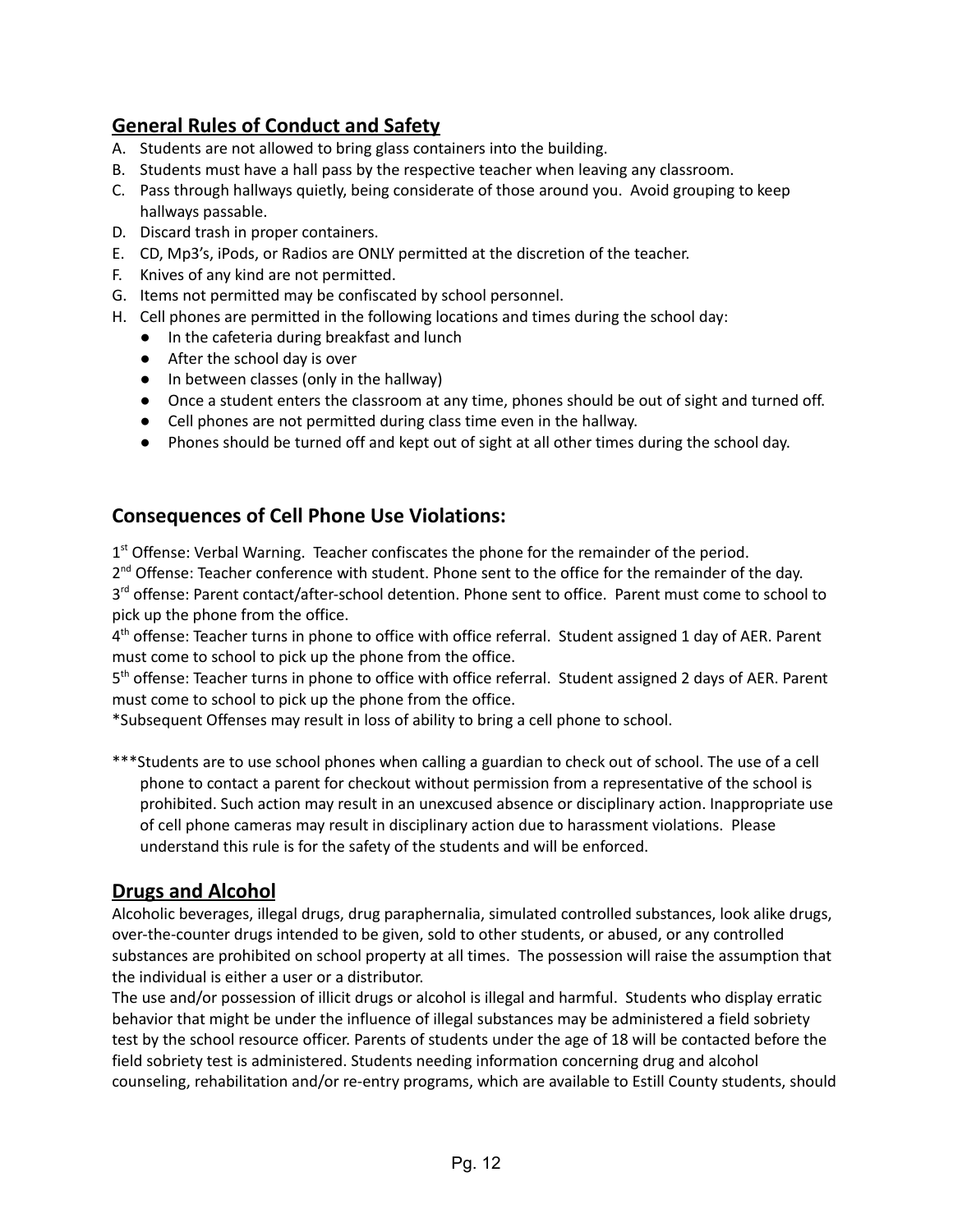contact a school counselor, principal, Family Resource Center, or the District Student Assistance Counselor.

Students in violation of the school's Drug/Alcohol Policy will be suspended accordingly and lose Prom and Senior Trip privileges for the school year and possibly be recommended for expulsion. This suspension and recommendation can be amended after a parent meeting has been conducted and proper counseling services assigned.

# <span id="page-12-0"></span>**Drug testing for student drivers and athletes**

All students participating in extracurricular activities and/or students who drive to school shall be subjected to random drug testing as mandated by the Estill County Board of Education. The full drug testing policy may be obtained from the Estill County Board of Education. Violations in the drug testing policy will result in driving suspension and / or loss of extracurricular privileges.

# <span id="page-12-1"></span>**Possession/or Use of Weapons or Potentially Dangerous Instruments**

(KRS 527.020) & (KRS 500.00) No student shall possess or use any weapon or dangerous instrument including, but not limited to, firearms, knives, chains, or clubs, while on school property or while attending a school sponsored activity or function. Violation of this policy by students shall require that the Principal immediately make a report to the Superintendent, who shall determine if charges for expulsion from the district schools should be filed under policy 09.435. **A deadly weapon shall be defined as:**

- 1. Any weapon from which a shot, readily capable of producing death or serious physical injury, may be discharged. (Including, but not limited to pistol, revolver, rifle, shotgun, BB or pellet gun)
- 2. Any knife or razor which has a blade of three inches or longer (No Knives are permitted)
- 3. Billy, nightstick, or club
- 4. Blackjack or slapstick
- 5. Nunchaku karate sticks
- 6. Shuriken or death star
- 7. Artificial knuckles made from metal, plastic, or other similar hard material
- 8. Booby trap devices
- 9. Explosive devices

#### <span id="page-12-2"></span>**BEHAVIOR EXPECTATIONS**

As an Estill County High School student, you will be held responsible for your actions. Your behavior is your decision, and the consequences, positive or negative, are yours. Your first responsibility, then, is to decide how you should conduct yourself while you are at school. Your second responsibility is to be prepared to accept the consequences of your actions.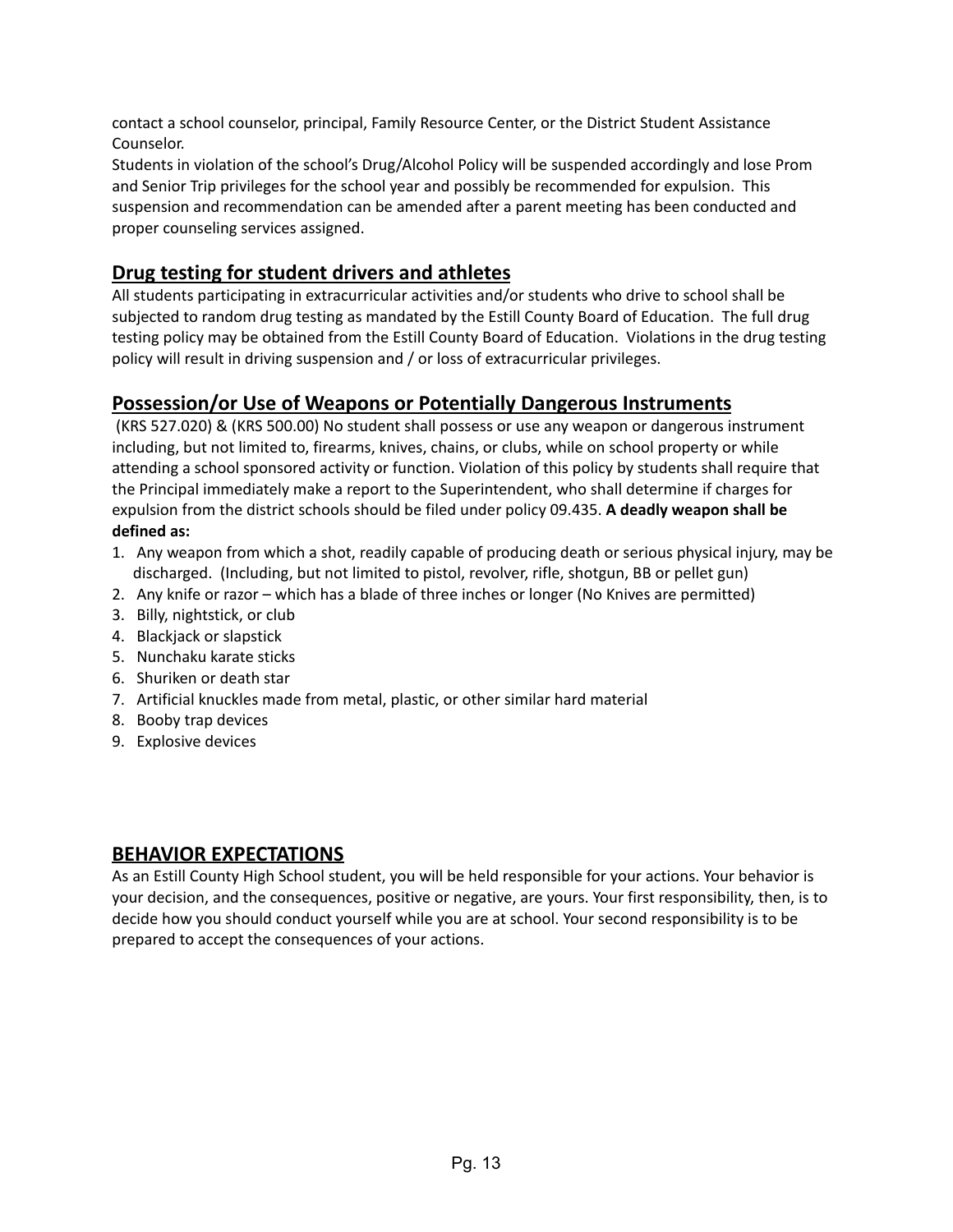#### <span id="page-13-0"></span>**Disciplinary Actions**

These actions are not progressive steps and one does not prevent or prohibit the use of another. These actions do not preclude the use of other methods or approaches that are reasonable and purposeful.

- **Alternative Education Room (AER)** Students are placed in a special restrictive environment classroom. The student must complete all assignments given by the AER teacher. This may be used in minor offenses in lieu of suspension.
- **Student privileges may be denied** (Non- exclusive list): Homecoming Dance, Prom, FLO party, field trips, Senior Trip, special breaks, lunch with the general population, hallway privileges, teacher aide positions, athletic participation, driving privileges, ballgame attendance, etc.
- **Suspension** is the most serious of disciplinary actions taken by the high school. Suspension assignments can be up to 10 days. No work can be made up during this time.
- **Expulsion** Disciplinary action taken by the Board of Education, which denies the student the opportunity to continue the educational process.
- Students who are not meeting behavioral and/or academic expectations may be placed in the Success Academy for a period of time to improve.
- Students who have persistent behavior problems may have beyond control of school charges filed on them through the court - designated worker.

#### <span id="page-13-1"></span>**Discipline Offenses and Actions**

LEVEL I - Possible Consequences: Warnings by Teachers, lunch detention, break detention, Student Conferences, Parent Conferences. \*Teachers are encouraged to contact parents as a first step in resolving these problems.

- A. Minor disruptions in the classroom
- B. Unprepared for class
- C. Lack of participation in class work
- D. Sleeping in class
- E. Tardy to class
- F. General classroom rules violation
- G. Off task

Level II – Possible consequences: Counselor Conference, Lunch Detention, Administrator Conference, Student-Parent Conferences, Alternative Education Room (AER), loss of driving privileges, loss of cell phone privileges

- A. Repeated Level I Behaviors
- B. Major classroom Disruptions
- C. Disrespect to other Students
- D. Conflict with other Student
- E. Being in Unauthorized Area
- F. Public Display of Affection Public display of affection is defined as no kissing of any sort. Hugs must be brief and no students shall be "pinned" against the locker. Students should be side to side.
- G. Profanity/Obscene Gestures (not directed at anyone)
- H. Minor Internet Violations
- I. Tobacco Use/Possession of tobacco and lighters/matches/ e-cigs/ Vapor cigs
- J. Dress Code Violations
- K. Possession of Pocket Knife
- L. Safety/Health Violations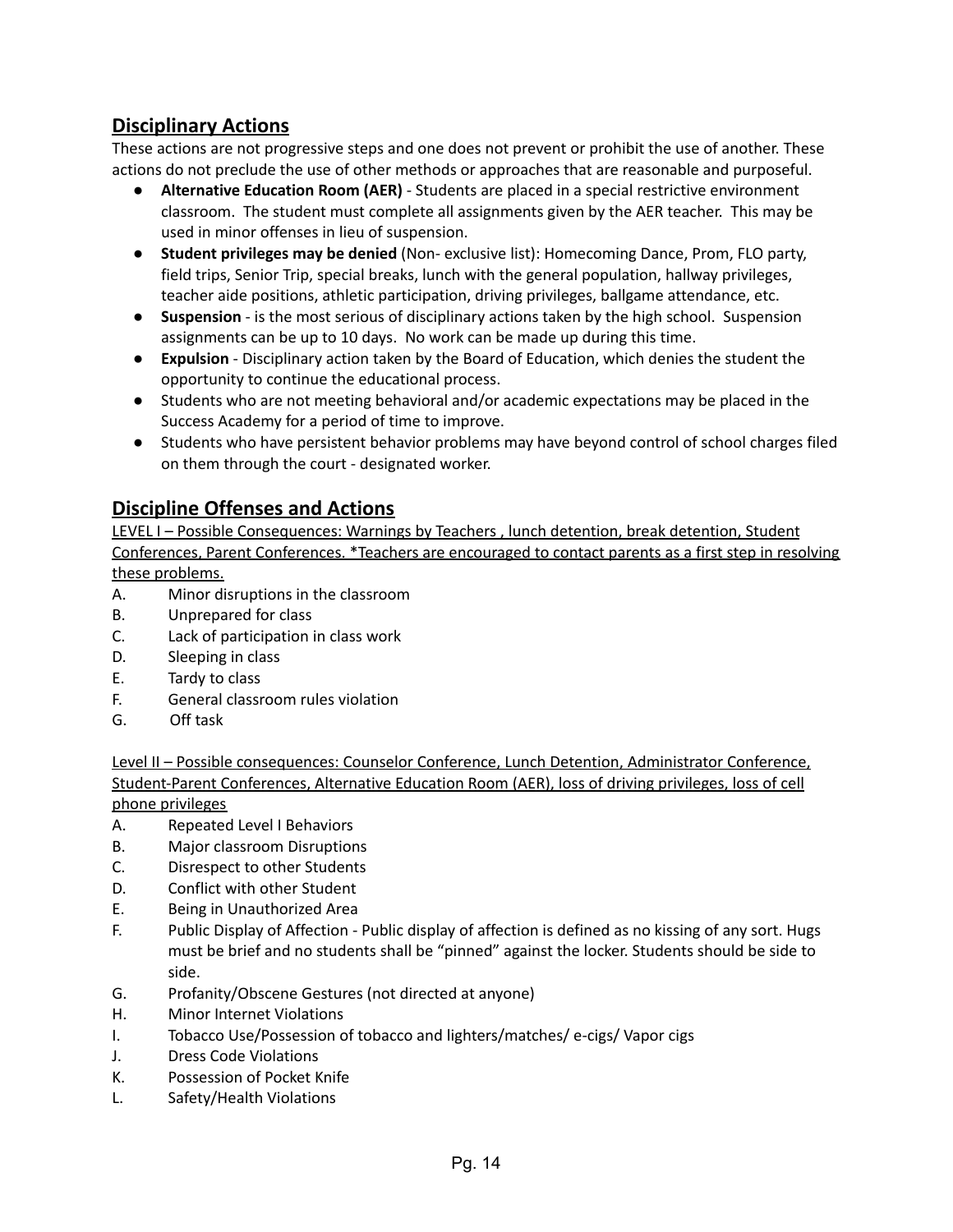M. Minor vandalism and destruction of property valued under \$500.00 (Students will be charged for damages)

- N. Gambling
- O. Other violations -Administrators Discretion
- P. Cheating on School Work
- Q. Plagiarism

#### Level III – Possible Consequences: Suspension (1-5 Days)

- A. Repeated Level II Behaviors
- B. Leaving Class without Permission\*
- C. Profanity used in Hostile Manner
- D. Harassment (including Sexual Harassment)
- E. Disrespectful to School Personnel (includes posting pictures through social media without permission)
- F. Forgery
- G. Failure to Honor Punishment
- H. Computer Hacking or major internet violations
- I. Fighting (Students may be recommended for Expulsion.)
- J. Instigating a Fight
- K. Impeding the Break-up of a Fight
- L. Defiance of Authority
- M. Skipping class/School\*
- N. Other violations -Administrator's discretion

#### Level IV – Possible Consequences: Suspension (3-10 Days) \*\*

- A. Repeated Level III Behaviors
- B. Refusal to Honor Punishment
- C. Theft and Related Offenses
- D. Major vandalism and destruction of property valued over \$500.00 (Students will be charged for

damages

and possible felony charges filed through the school resource officer)

- E. Assault
- F. Disorderly Conduct
- G. Receiving Stolen Goods (Students may be recommended for Expulsion.)
- H. Leaving School Grounds without Permission
- I. Use or Possession of Fireworks
- J. Threats of violence against other students and/or Faculty members (charges filed through SRO)
- K. Other violations -Administrator's discretion

#### Level V – Recommendation of Expulsion (up to 10-Day Suspension, this may be Amended with

#### Counseling Services) \*\*

- A. Repeated Level IV Behavior
- B. Arson
- C. Bomb Threats
- D. False Fire Alarm
- E. Indecent Exposure/Improper Conduct
- F. Possession of Illegal Weapons
- G. Threats of violence against other students and/or Faculty members (charges filed through SRO)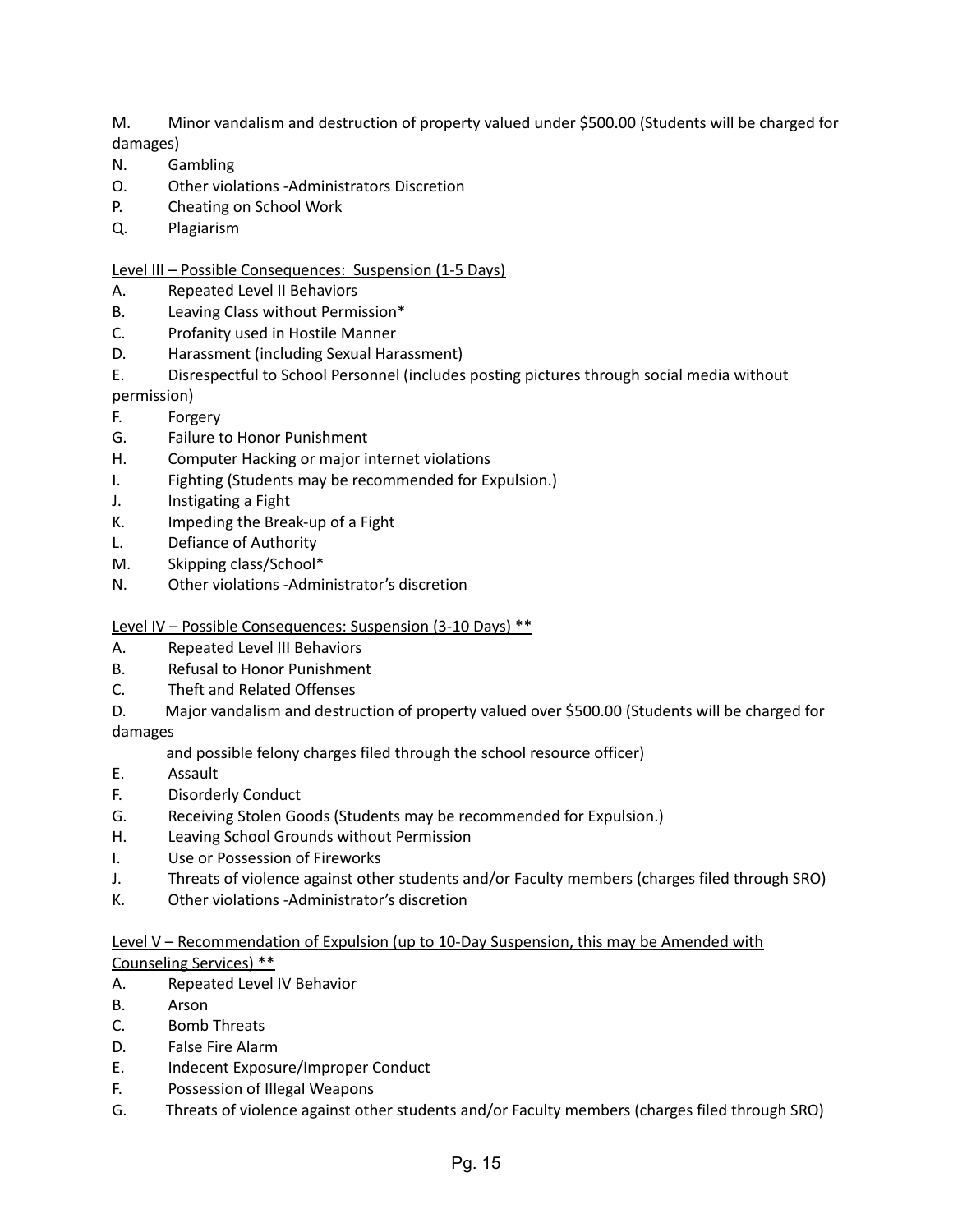H. Drug/Alcohol Violations (possession and/or under the influence)

\* Students may be recommended for multiple days in AER in Lieu of suspension for this offense

\*\* Authorities may be contacted.

The administration may take into account prior behavior and previous disciplinary actions to determine the present course of action that is in the best interest of the individual student and general student population. The administration will have considerable latitude in determining the appropriate disciplinary course of action.

#### <span id="page-15-0"></span>**Students Under Suspension or Expulsion**

Any student who is serving a suspension or has been expelled from school shall not enter on to school grounds unless a prearranged conference with an administrator has been made. The student shall not attend any school-sponsored function or ride a school bus during the term of the suspension. The student will receive a zero for all classroom work during their term of suspension.

# <span id="page-15-1"></span>**Due Process for KRS 158.150**

A student shall not be suspended from school until the following due process procedures have been provided:

- a) The student has been given an oral or written statement of the charge(s) against him/her which gives cause for suspension.
- b) The student has been given an explanation of the evidence of the charge(s).
- c) The student has been given the opportunity to present his/her version of the facts relating to the charge(s).

# <span id="page-15-2"></span>**Prohibited Articles**

Students should only bring items to school that will be used in classes for educational purposes. Items that distract from the educational process or well-being of other students should be left at home. The following list includes examples of such items. This list is not all-inclusive: toys, I-pods, MP3 players, laser pointers, portable gaming devices, fidget spinners, rubber bands, yo yo's, blankets and pillows. Exceptions can be granted if requested by a teacher for a particular assignment.

#### <span id="page-15-3"></span>**Unauthorized Areas**

Parking lots, stairways, and any area not considered a normal pathway for students are considered to be unauthorized areas. The rear stairway in the center of the building is off limits except in an emergency. All stairway areas are for passage only and not meant for students to congregate in. Failure to comply with these rules will result in disciplinary action.

# <span id="page-15-4"></span>**Care of School Building and Equipment**

Estill County High School students are charged with the care and responsibility of the building, equipment, and buses. Students and staff need to make a concentrated effort to keep our school clean and free from vandalism. Writings on walls, seats, lockers, and desks indicate a lack of regard for one's self and others. Students are encouraged to report vandalism and destruction of property immediately so that it may be removed. Students found to be engaged in this type of activities will be disciplined and assessed for any damages that may have occurred.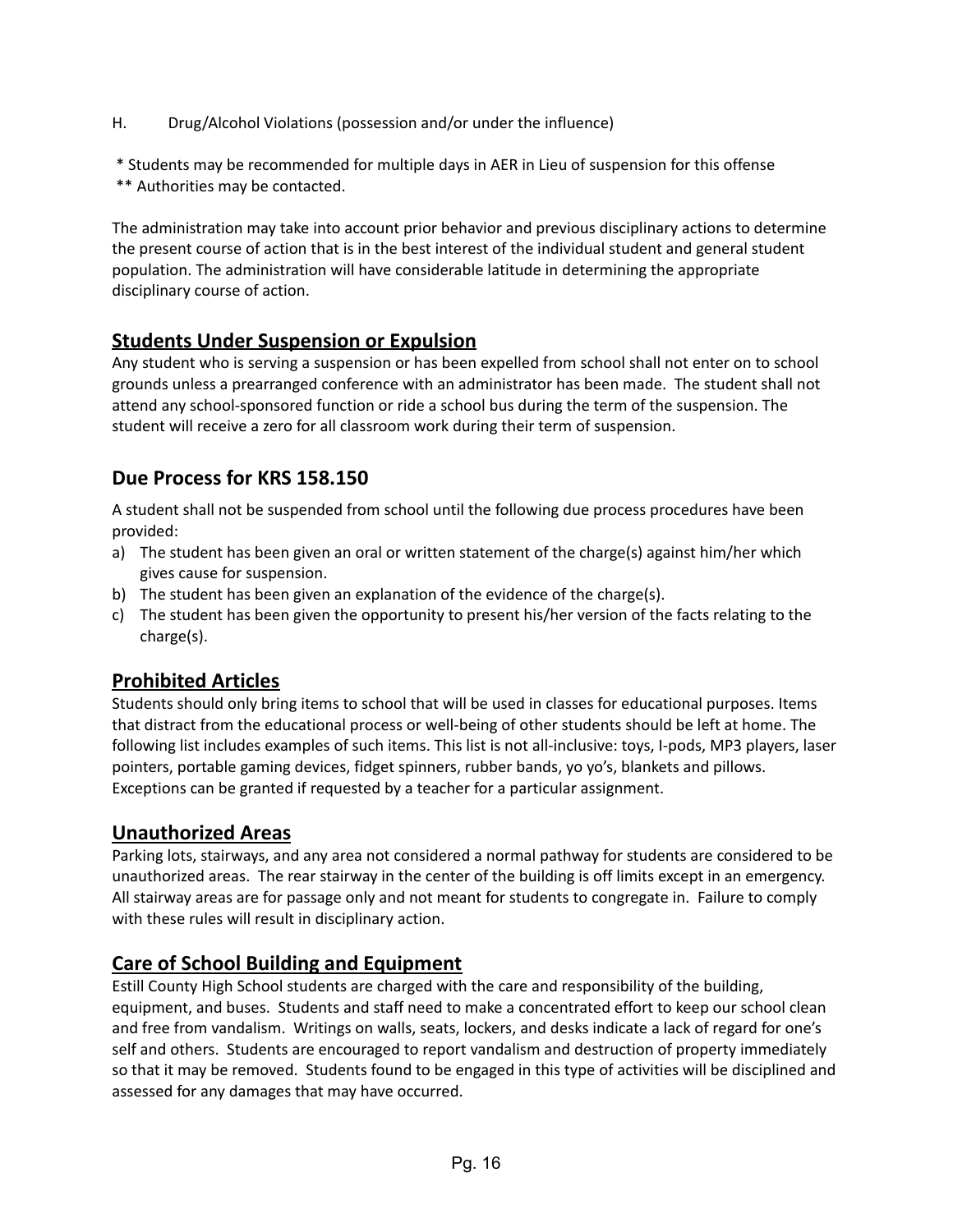# <span id="page-16-0"></span>**Social Media Policy**

We encourage teachers, students, staff, and other school community members to use social networking/media (Twitter, Facebook, etc.) as a way to connect with others, share educational resources, create and curate educational content, and enhance the classroom experience. In posting material on social media regarding Estill County Schools, you agree to the following:

- 1. Not to post material that Estill County Schools determines is threatening, harassing, illegal, obscene, defamatory, slanderous, or hostile towards any individual or entity.
- 2. Not to post phone numbers, email addresses or physical addresses of students, faculty, or any other person other than yourself. If you choose to post your own contact information for any reason, please be aware that the information will be available to the public and is, therefore, subject to misuse.
- 3. Not to post material that infringes on the rights of Estill County Schools or any individual or entity, including privacy, intellectual property or publication rights.
- 4. Not to post material that promotes or advertises a commercial product or solicits business or membership or financial or other support in any business, group or organization except those which are officially sponsored by Estill County Schools, except in designated areas specifically marked for this purpose.
- 5. Not to allow any other individual or entity to use your identification for posting, viewing, and/or commenting.
- 6. Not to post comments under multiple names or using another person's name.
- 7. Estill County Schools reserves the right to do any or all of the following:
	- a. Ban future posts from people who repeatedly violate this Policy. We may affect such bans by refusing posts from specific email addresses or IP addresses, or through other means as necessary.
	- b. Remove or edit comments at any time, whether or not they violate this Policy.
	- c. Have the student remove/delete the offending item.
- 8. Not to publish, post, or release information that is considered confidential, such as school disciplinary records, grades, write-ups or any school issued paperwork without the consent of all parties involved.
- 9. Not to post pictures/videos/or any visual/verbal medium of Students, Staff, or Visitors without the consent of all parties involved.
- **10. The SRO will investigate violations with possible charges filed.**

# <span id="page-16-1"></span>**Internet and Electronic Mail Policy**

The Estill County School System offers access to the computer network for electronic mail (e-mail) and the Internet. To gain access to e-mail and the Internet, all students under the age of 18 must obtain parental permission. Students over the age of 18 may sign their own user agreement.

Access to e-mail and the Internet will enable students to explore thousands of libraries, databases, and bulletin boards while exchanging messages with Internet users throughout the world. Families should be warned that some material accessible via the Internet may contain items that are illegal, defamatory, inaccurate or potentially offensive to some people. While our intent is to make the Internet access available to further educational goals and objectives, students may find other ways to access other material as well. We believe that the benefits to students from access to the Internet, in the form of information resources and opportunities for collaboration, exceed any disadvantages. Ultimately, parents and guardians of minors are responsible for setting and conveying the standards that their children should follow when using media and information sources. Estill County Schools support and respect each family's right to decide whether or not to allow access.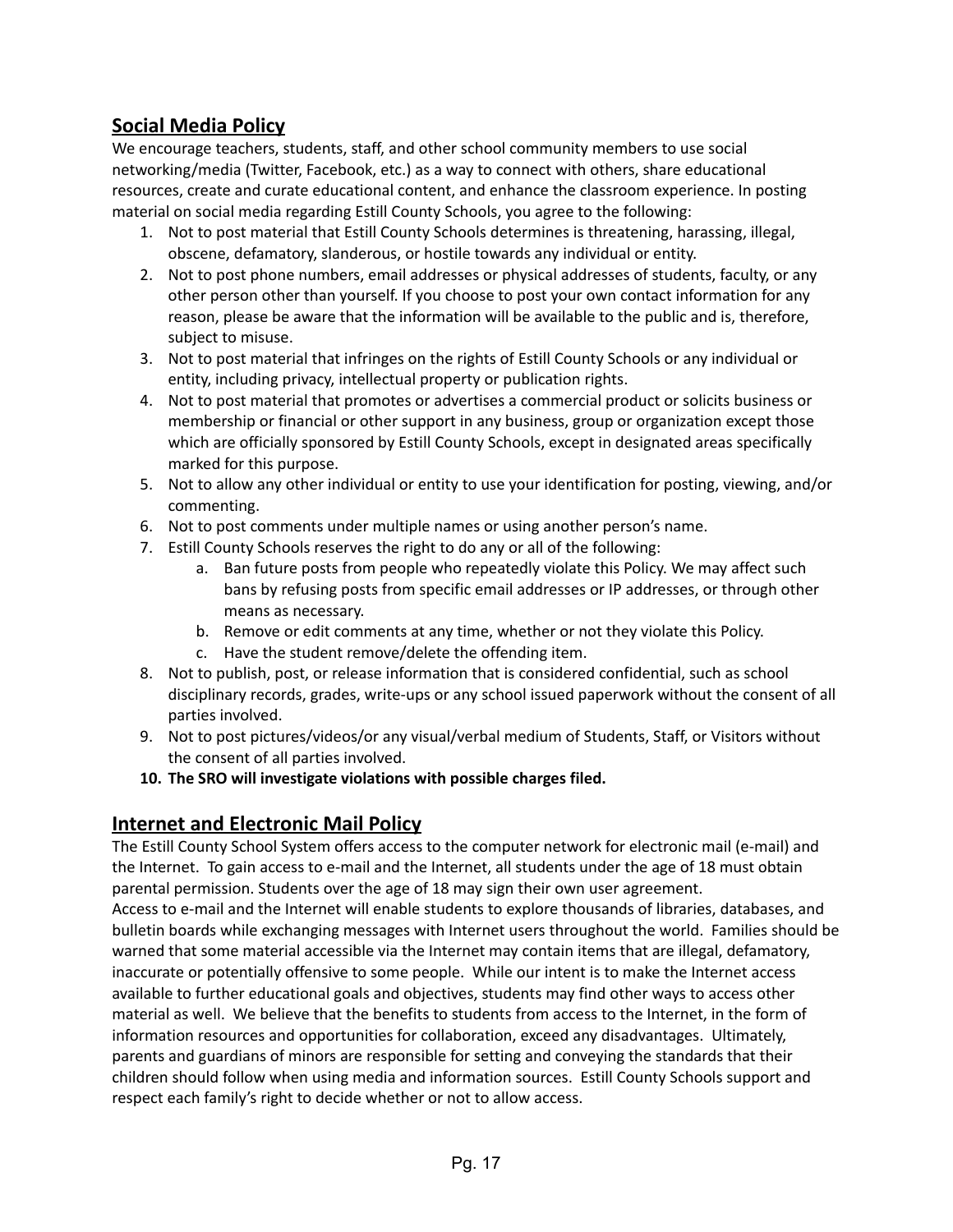# <span id="page-17-0"></span>**Internet Rules and Regulations**

Students are responsible for their behavior on school computer networks just as they are in the classroom. Communications on the network are often public in nature. The network is provided for students to conduct research and communicate with others. Access to network services is given to students who agree to act in a responsible manner. Parent permission is required and access is a privilege – not a right. Individual users of the district computer network are responsible for their behavior and communications over these networks. Users will comply with district standards and honor the agreements they have signed. Beyond the clarifications of such standards the district is not responsible for restricting, monitoring, or controlling the communications of individuals using the network. Network storage areas are treated like student lockers. Network administrators may review files and communications to maintain system integrity and ensure that users are using the system responsibly. Network Proxy logs and e-mail accounts may be reviewed at any time. Users should not expect that files stored on district servers will always be private. Within reason, freedom of speech and access to information will be honored. During school hours, teachers of younger students will guide them to appropriate materials.

The following are not permitted:

- Sending or displaying offensive messages or pictures (this includes any document containing pornographic, obscene, or sexually explicit material)
- Using obscene, abusive, or sexually explicit language.
- Harassing, insulting, or attacking others
- Damaging computer systems or computer networks
- Violating copyright laws
- Using another's password (individuals are responsible for the security of their own password)
- Trespassing in another's folder, work, or files. (Do not access, copy or transmit another's messages without permission)
- Intentionally wasting limited resources
- Using the network for private business or personal gain

Violations may result in loss of access as well as other discipline or legal action.

#### <span id="page-17-1"></span>**Health and Immunization Requirements**

All students enrolled in Estill County High School must have on file a record of proof of up-to-date immunizations. New students must provide such information before enrolling.

#### <span id="page-17-2"></span>**Breakfast/Lunch Program**

Breakfast is provided for all students each morning. Estill County High School observes a closed lunch accessible only to students and faculty. Every effort is made to provide a choice of menus each day. Two lunch varieties are served each day in addition to a regular lunch. Students may also purchase a salad, fruit, and a drink. Extra items may be purchased. Students are scheduled twenty-five (25) minutes for lunch and all students are required to go to the lunchroom and remain there until the bell dismisses them to return to class. Lunches may be brought from home in unmarked containers. **Federal law prohibits students from ordering out from restaurants during the school day.** Restaurant food may not be taken into the cafeteria in its original packaging that displays logos or restaurant names. **Parents/guardians are not permitted to bring in outside food from restaurants or provide birthday cakes etc. to be taken into the cafeteria.** Each student must do his/her part in keeping the lunchroom clean. All students are required to clean up their trash from the tables and place them in the proper containers. Students failing to comply with this request are subject to disciplinary action.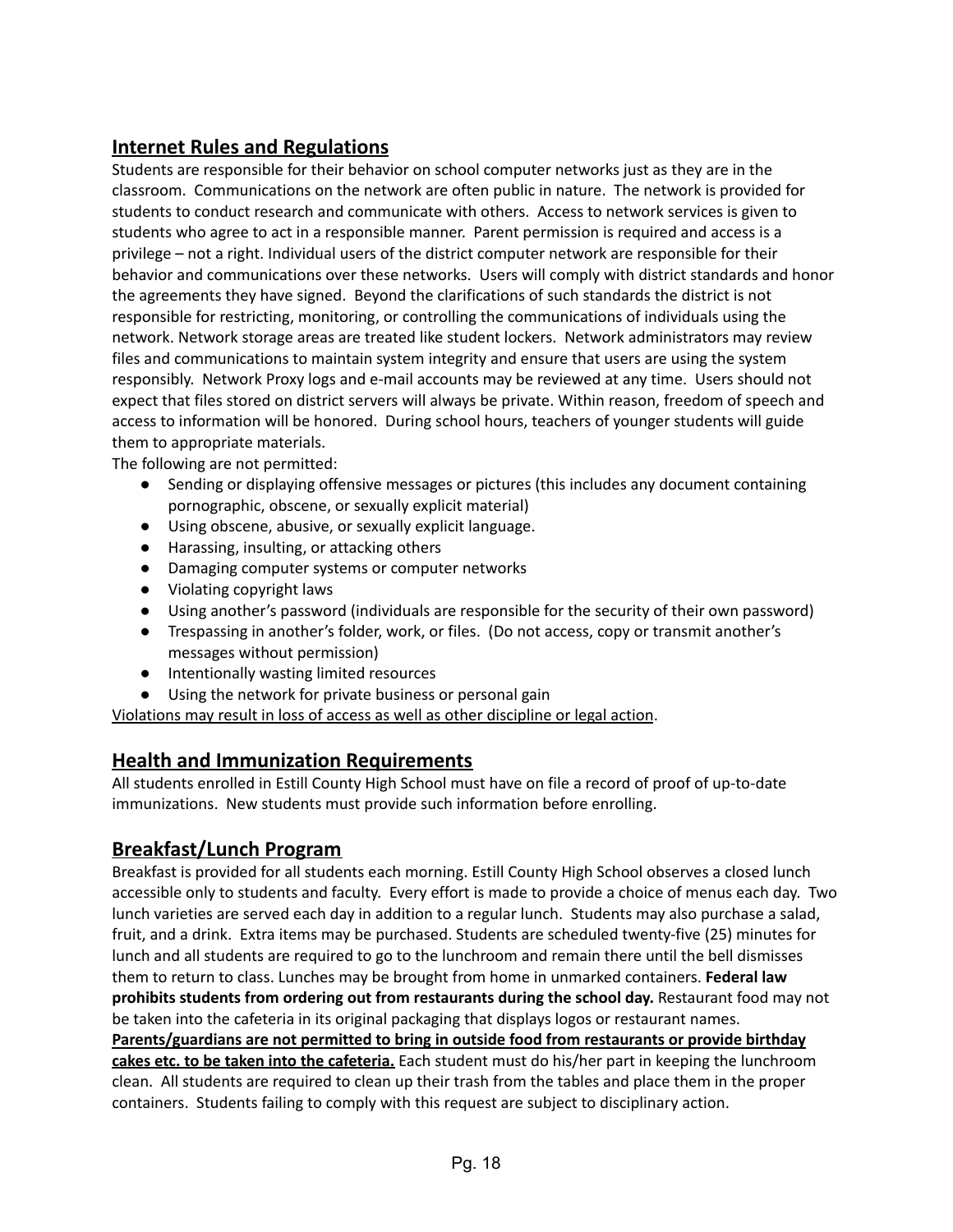Assigned seats may be used if the cafeteria behavior and cleanliness is not well maintained by students.

#### <span id="page-18-0"></span>**Dispensation of Medication**

All medication must be brought to the office by an adult where it will remain during the school day. Students are not allowed to carry any medication, whether prescription or over-the-counter. Medications must be delivered to the office by the parent and in the proper container. Students in violation of this policy are subject to be disciplined according to Drug/Alcohol violations.

# <span id="page-18-1"></span>**Attendance Policy**

The Estill County High School views the matter of student attendance as one of its primary concerns. Accordingly, the school encourages the active cooperation of teachers, students, parents, and administrators in maintaining a high level of student attendance at all Estill County Schools.

Students are expected to attend the school in which they are enrolled, regularly in order to receive maximum benefit of the instructional program and to develop habits of punctuality, self-discipline, and responsibility. Recording of absences and tardiness shall be made in compliance with the requirements of 702 KAR 007:125.

The Estill County High School believes that there is a direct relationship between poor attendance and lack of achievement. Students who have good attendance generally achieve higher levels of success, earn better grades, and enjoy school more than those who are chronically absent.

#### <span id="page-18-2"></span>**Truancy Defined**

Any student who has attained the age of six (6), but has not reached his/her eighteenth (18<sup>th</sup>) birthday, who has been absent from school without valid excuse for three (3) or more days, or tardy without valid excuse on three (3) or more days, is a truant. Habitual truancy is defined as 6 (six) unexcused absences. At this point the district pupil personnel director may file truancy charges through the court system.

Note: Student must return to school as soon as court is over. This includes seeing the Court Designated Worker.

#### <span id="page-18-3"></span>**Excused Absences**

A student shall be permitted a total of six (6) excused absences per year -three (3) per semester upon presenting a parental note to the school Principal or designee for the following reasons (these should be documented as parent notes and ARE NOT in addition to):

- 1. Death or severe illness in the pupil's immediate family. The number of days excused for a death will be determined by the circumstances involved and will be kept to the minimum necessary as determined by the Principal or designee.
- 2. Illness of the pupil. Medical and dental appointments will be excused only for the time required to complete the appointment, unless specified by the doctor.
- 3. Religious holidays and practices.
- 4. Court appearance when the student's presence is required by subpoena or citation. (Please See Note below)
- 5. Driver's permit/license test, which will be excused for a portion of the day.
- 6. One (1) day for attendance at the Kentucky State Fair.
- 7. Documented military leave.
- 8. One (1) day prior to departure of parent/guardian called to active military duty.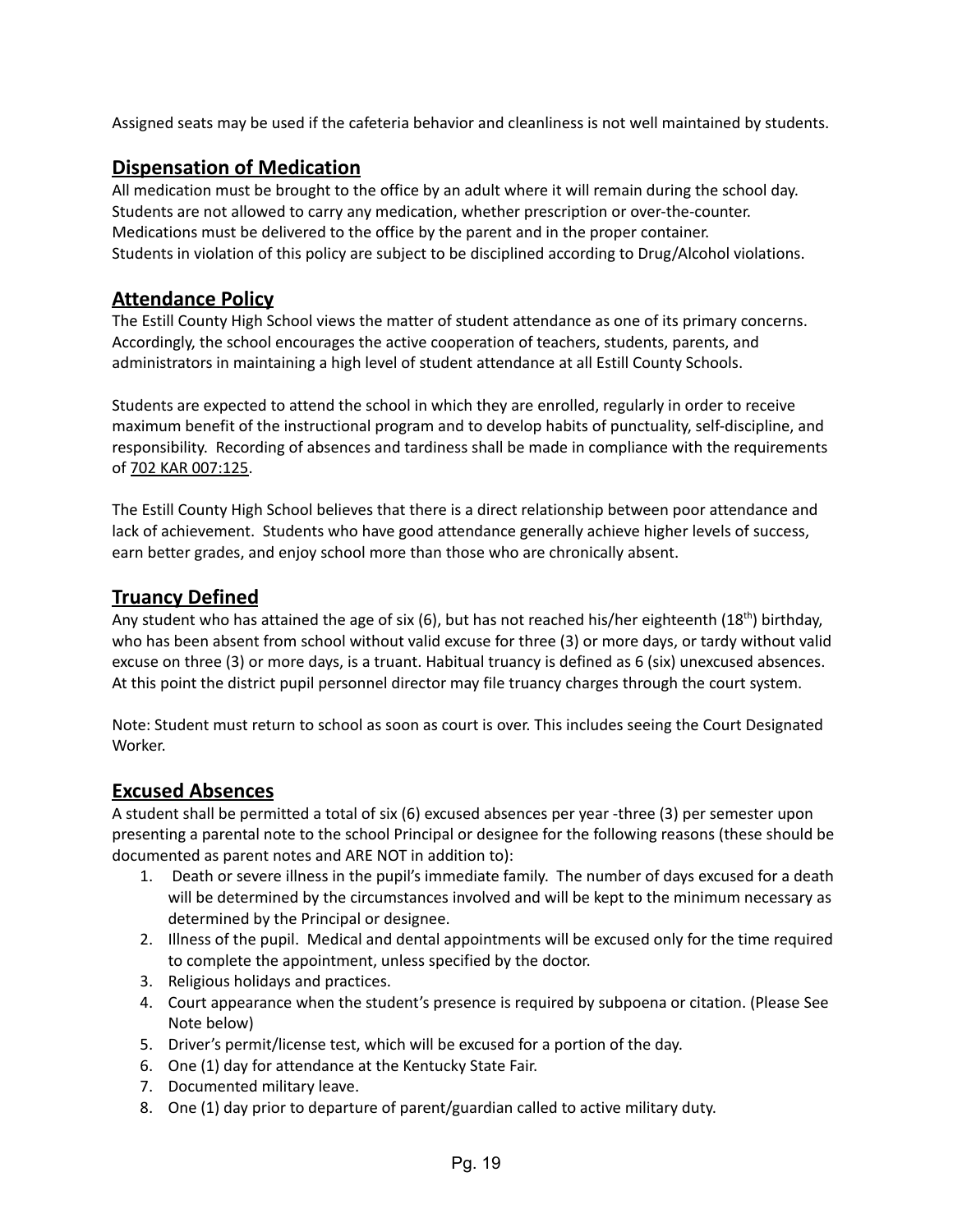- 9. One (1) day upon the return of parent/guardian from active military duty.
- 10. Visitation for up to ten (10) days with the student's parent/guardian who, while on active military duty stationed outside of the country, is granted rest and recuperation leave.

Parent notes are to be given two (3) per semester at the high school, not to be carried over. If a student has used all parent notes (3) and becomes truant in the first semester, NO parent notes will be given for the second semester.

- \*Doctor's excuses do not count toward the six (6) days of excused absences. Excuses from the doctor shall specify the date of the student's absence. Doctor's notes that indicate that the student was not seen by a physician/physician's assistant or a nurse practitioner will not be accepted. After the tenth (10<sup>th</sup>) physician's note, the parent /guardian must have a Medical Excuse Form completed by the physician.
- \*\* Any 18-year-old student who has accumulated 10 or more unexcused absences can be removed from the school roll pending Superintendent approval.
- \*\*\*Students are not permitted to apply for Educational Enhancement Opportunities (EHO) if they are truant (3 or more unexcused absences as documented in Infinite Campus).

Students with the equivalent of nine (9) or more accumulated unexcused days absent per year will not be allowed to go on Senior Trip and/or attend Prom. A student may appeal this decision to the administration in written form.

Students who are ineligible for Senior Trip will be told by December. Any appeals for Senior Trip due to unexcused absences must be appealed before the end of the January.

Students who are ineligible for Prom will be informed by March. Any appeals for Prom due to unexcused absences must be appealed before the end of April. The decision to allow a student to attend Prom will not be made until April\May and at that time attendance, grades and behavior will be taken into account.

Ineligible students will be informed again approximately one month before Senior Trip and Prom. Students will have one week to appeal any unexcused absence for the spring trimester. Any upperclassman bringing an underclassman to Prom will need to let the Attendance Clerk know their date's name so that the underclassmen's attendance can be tracked for Prom eligibility.

Students with two (3) or more unexcused absences in a semester may not be eligible for club field trips, test exemptions, field days, or other rewards identified by the staff. Students will also need to be passing their other courses.

Seniors with NINE (9) or more unexcused absences in a year are not eligible for senior trip.

#### <span id="page-19-0"></span>**Tardy Policy**

The Estill County High School considers attendance and promptness to be very important. Tardiness will not be tolerated. In order to be consistent with what students would face in typical work settings, tardiness will be dealt with in a serious manner. The following policy will be enforced: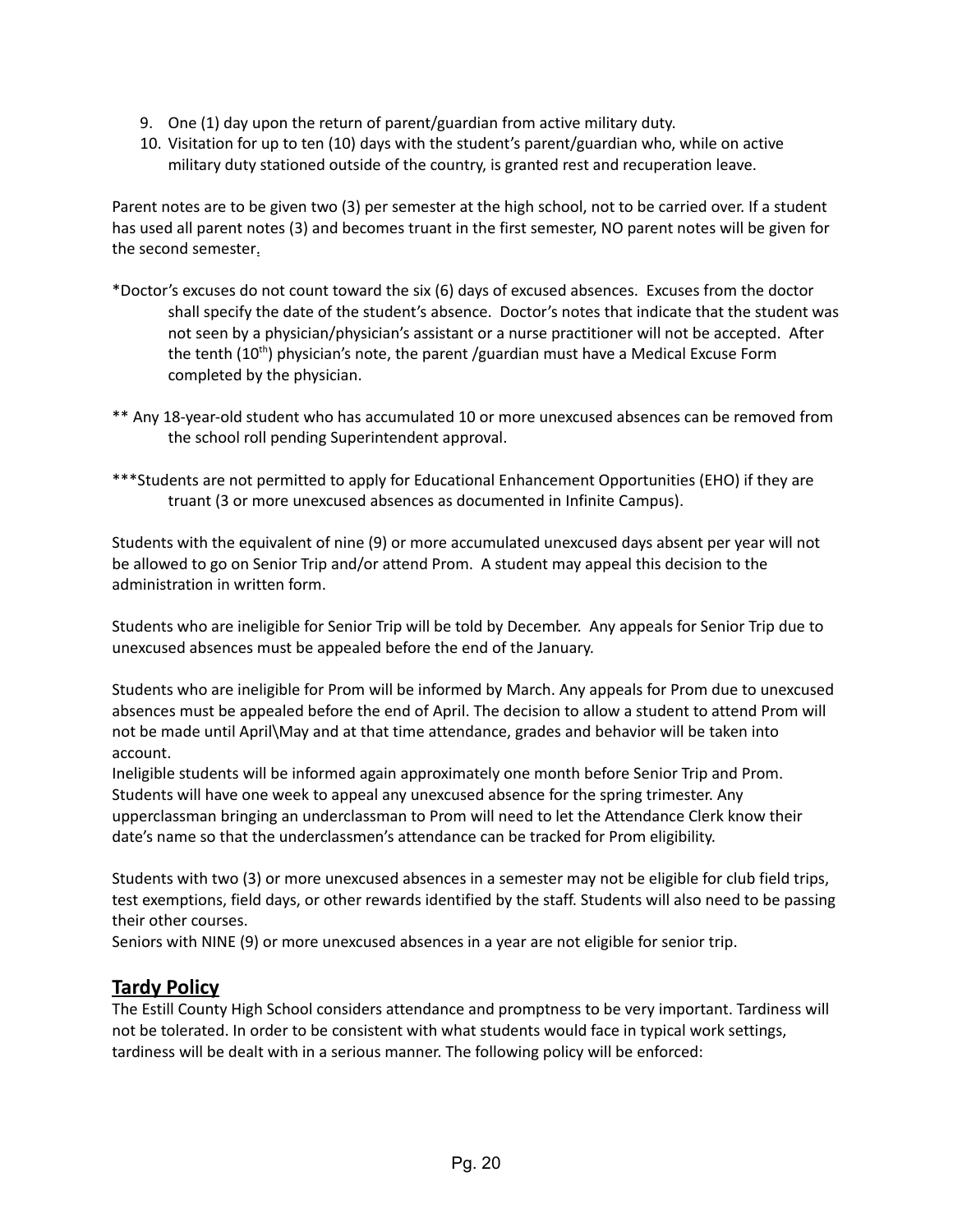#### <span id="page-20-0"></span>**Tardiness to School per semester**

- 1st Tardy- Warning by Office
- 2<sup>nd</sup> Tardy- Warning by Office
- 3rd Tardy- Warning by office parents will be contacted, informed of consequences for further tardies to school – In violation of 702 KAR 007:125 (KY school attendance Law) Possible charges filed.
- 4th Tardy- a referral from Office 1 day of after school detention notification made to district pupil personnel director.
- 5th Tardy- a referral from Office- 1 day of after school detention-
- 6th Tardy- a referral from Office- 1 day of after school detention-
- 7th Tardy- a referral from Office- 1 day of AER –request meeting with parent/guardian loss of parking permit for the remainder of the trimester
- 8th Tardy- a referral from Office- 1 day of AER
- $\bullet$  9<sup>th</sup> Tardy a referral from the office -1 day of AER
- $\bullet$  10<sup>th</sup> Tardy- a referral from the office -1 day of AER
- 11th Tardy- loss of participating in any extra-curricular activities and loss of driving privileges for the remainder of the year.

Note: These Guidelines assume that the student has no other discipline referrals. These dispositions may be more severe if other referrals have been issued.

# <span id="page-20-1"></span>**Tardiness to Class 2<sup>nd</sup> through 5<sup>th</sup> period (teachers have flexibility in determining consequences for class tardy)**

First Tardy – Warning/consequence by the teacher Second Tardy – Warning/student conference/consequence by the teacher Third Tardy – Warning/consequence by the teacher – teacher initiates Parent contact/ call home/document Fourth Tardy – Office referral - Principal assigns after school detention Fifth Tardy – Office referral - Principal assigns 1 day of AER

# <span id="page-20-2"></span>**Excuses/Unexcused and Bus Note Procedures**

Class work can be made up only if the absence has been excused. Turn notes into the secretary or the mailbox in the lobby.

Bus notes with parent/guardian signatures should be turned into the front office before first period. These will be documented, signed, and returned to the student before afternoon dismissal.

# <span id="page-20-3"></span>**Check In/Check Out Procedures/Bus notes**

Students who do not reach their first period class before the tardy bell rings must report immediately to the office to sign-in and pick up an admit slip.

● A student must be in attendance for 2/3 of any one period, to be considered present for the entire class.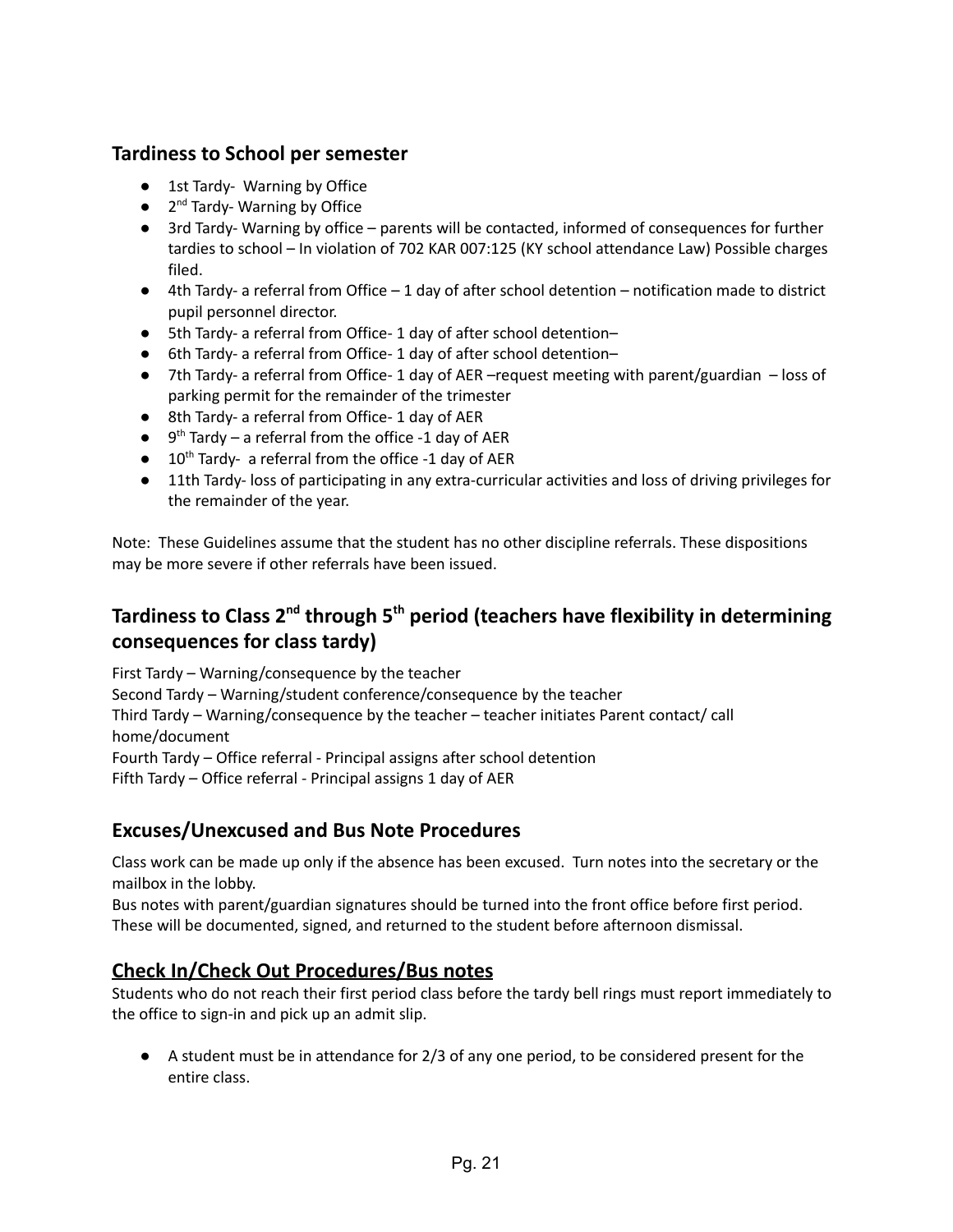- Students who leave school during school hours must have a parent or guardian pick them up at school or a note validated by the office.
- Students are not allowed to leave school grounds without permission from a principal.
- Students who call home to check out must get permission from the office. They must return to the classroom until someone comes to check them out. Parents must come into the building to sign the checkout sheet.
- All notes requesting early check out must be turned into the office before second block begins. A parent/guardian phone number must be included in order to confirm the request. Students must sign the check-out sheet in the office before leaving.
- Only those names that have been documented in Infinite Campus have permission for checkouts.
- Bus notes must be turned into the front office in the morning and approved by an administrator.

# <span id="page-21-0"></span>**Fire and Tornado Drill Procedure**

Estill County High School students are reminded to be alert to fire and tornado drill procedures. Students will find posted in each room procedures for following these drills. In the event of a fire drill, an alarm will sound and students are to wait for an announcement over the intercom that it is safe to exit the building. Students will then file out of their respective room in single file and exit outside to a designated area. The teacher should be the last to leave the room ensuring that all windows and doors are closed and the roll book is available for attendance at the designated spot. Students are to remain outside until the all clear signal has been given by the principal or designee.

Teachers will make students aware of procedures and designated areas of the building in the event of a tornado or tornado drill. Upon arrival in the designated area, students are to sit on the floor, back to the wall when possible. In the event of an actual tornado, students are to turn and face the wall on their knees, place their heads to the floor and cover their heads with their arms and hands.

Tornado drills will be announced by a continual sounding of the bell or by word of mouth if the electricity fails.

#### <span id="page-21-1"></span>**School Closing**

The following procedure will apply in notifying students and parents should it become necessary to dismiss school due to weather or road conditions. Announcements will be made over the following radio and television channels:

WIRV AM (1550) Irvine WCYO FM (100.7) Irvine WVLK (59) Lexington WTVQ TV (36) Lexington WLEX TV (18) Lexington WKYT TV (27) Lexington WDKY TV (56) Lexington

This information will also be posted to the Board of Education's website.

When possible, announcements will be made before 6:30 a.m. Occasionally, inclement weather conditions occur while children are already at school. If school needs to be dismissed early, announcements will be made over local radio stations as soon as the decision is made. A One Call will also be made.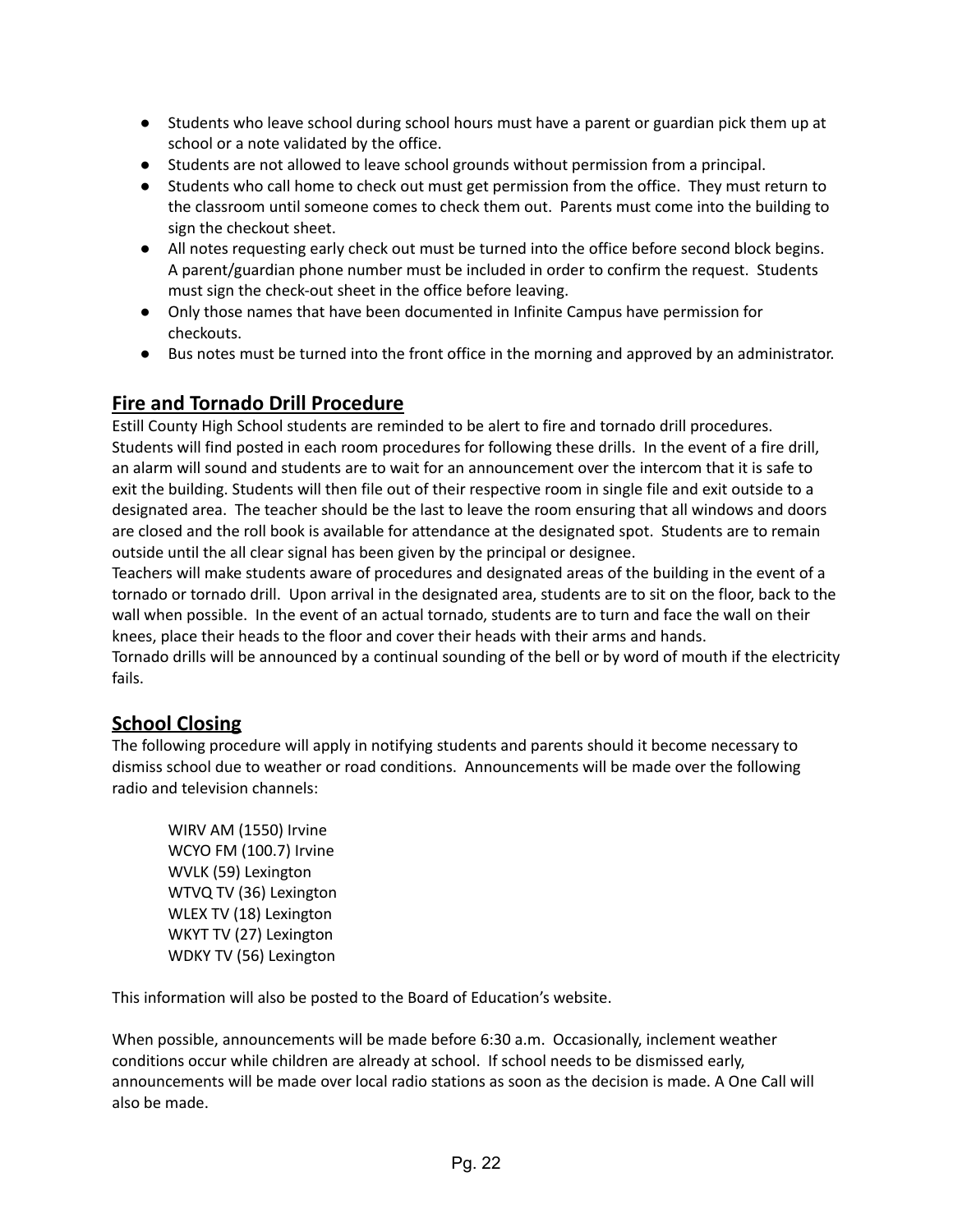# <span id="page-22-0"></span>**Lockers**

Students at Estill County High School will be assigned individual lockers that have combination locks. Combinations are changed each year. Students are encouraged not to give out their combinations and to keep their own materials and books in their assigned locker. Students are held responsible for their lockers and any contraband found in them. If there are not enough lockers, those students not wanting to use their lockers will be asked to donate their locker to a student that will use it.

# <span id="page-22-1"></span>**Library**

Estill County High School has a well-maintained library with over 10,000 books and reference materials. Students are encouraged to make use of the library. Teachers may schedule time in the Library for research and book check out. All activities are coordinated through the librarian.

# <span id="page-22-2"></span>**Telephone Use**

Incoming calls to students, other than a parent, are not permitted. Student's use of the office phone is on an emergency basis and must be approved by an administrator. Student use of personal cell phones during class time is not permitted.

# <span id="page-22-3"></span>**Student Drivers**

Students who wish to drive must secure a parking permit from the office. Permits are \$20.00 and are valid for the year. Permits may be purchased for \$10.00 for the second semester if there are any available. Each student must have a signed permission slip from their parent/guardian, proof of insurance, and driver's license.

- Failure to follow parking guidelines and procedures, will result in vehicles being towed or tickets being issued by the school resource officer. Vehicles may only be retrieved at the owner's expense.
- Students are expected to operate their vehicle in a safe manner at all times while on school property. Unsafe speed, reckless driving, and improper starts will not be tolerated. Pick-up truck drivers are not allowed to transport students in their truck beds. Failure to follow these regulations will result in a student having his/her driving privileges revoked.
- Students with two or more failing grade(s) at the end of each 9 weeks will lose their driving privileges for the first 3 weeks of the next grading term. The student's grade(s) will be re-evaluated and the student may have driving privileges reinstated.
- Students may lose driving privileges for leaving school without permission in their vehicle or skipping using their vehicle. Driver's licenses can be suspended for truancy and chronic absences as well.

# **NO PASS NO DRIVE**

<span id="page-22-4"></span>The No Pass/No Drive Law (KRS [159.051](https://apps.legislature.ky.gov/law/statutes/statute.aspx?id=3633)) was passed during the 2007 legislative session, and affects every public and private school in Kentucky (including home school students). The law says that schools will use academic and attendance data from the previous semester of the school year to determine whether 16- and 17-year-old students are compliant with the law. If deemed noncompliant, the student's current driver's license or learner's permit is revoked. This process occurs on a secure web portal that directly connects schools with the Kentucky Department of Transportation, Division of Driver Licensing. The KAR [601.13.070,](https://apps.legislature.ky.gov/law/kar/601/013/070.pdf) promulgated in 2008, sets forth the Transportation Cabinet's requirements under that statute.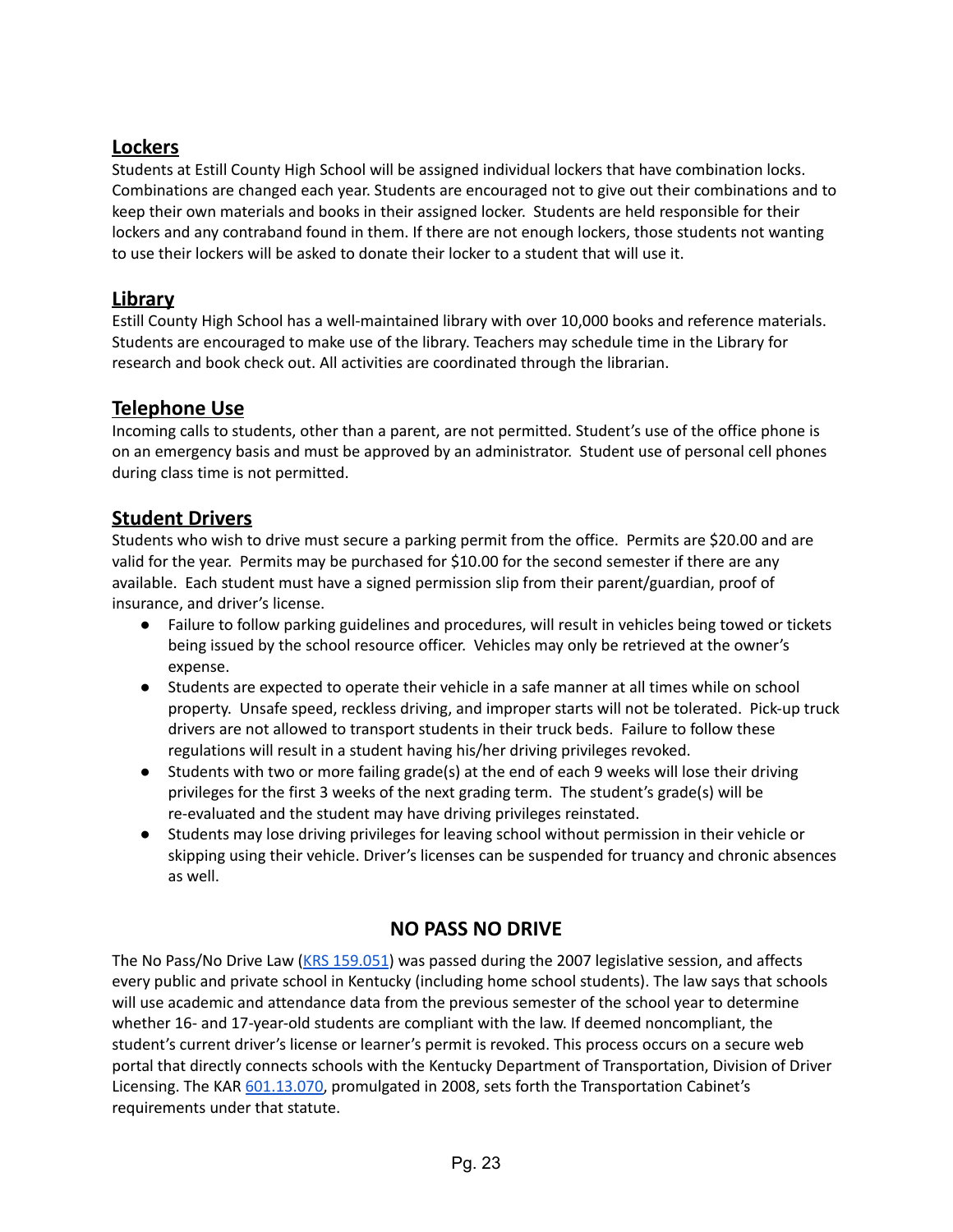To apply for the first time for a driver's learning permit, students must get a paper form (KRS [159.051](https://apps.legislature.ky.gov/law/statutes/statute.aspx?id=3633)) School Compliance Verification Form, dated 1-1-12) issued by their school. It will not be completed and issued by the school if the student is not eligible according to the terms of the law. A revoked learner's permit or driver's license can be reinstated electronically on the web portal if the student is compliant with the terms of the law for an entire semester, or completes the credits in summer school.

Please note that any student enrolled in a homeschool will obtain the verification form from their school district of residency. All private schools will need to contact the Transportation Department directly.

#### <span id="page-23-0"></span>**Yearbook**

Estill County High School publishes an annual yearbook. "The Engineer" is produced under the supervision of the yearbook sponsor. Sales of the yearbook are held at announced times during the school year. Yearbooks are generally delivered in the early Fall.

#### <span id="page-23-1"></span>**Class Officers**

Each class annually holds elections for four class officers; President, Vice-President, Secretary, and Treasurer.

- A student is eligible to run for office if he/she maintains a "C" average, has no failing grades the previous year, has no suspensions the previous semester, and is a full-time student.
- Students wishing to run for office must secure an official petition consisting of 25 signatures of fellow students and the recommendation from three teachers and return it to the office.

#### <span id="page-23-2"></span>**Homecoming**

Any girl who would like to participate in Homecoming Queen and Princess competition must meet the following guidelines:

- Have a minimum overall GPA of 2.0
- Have no suspensions in the current year or previous semester.
- Have no failing grades in the current semester.

Senior girls will compete for Homecoming Queen with the number of candidates limited to 12. In the event more than 12 CANDIDATES CHOOSE TO RUN, AN ELECTION WILL BE HELD TO NARROW THE FIELD TO 12. An election will follow to elect the Queen with only Seniors voting. The Homecoming Queen will be announced at the Homecoming Football game.

Princess candidates will be elected by their respective classmates. Class Princess winners will be announced during Homecoming week.

#### <span id="page-23-3"></span>**Senior Trip**

The Senior Trip is an annual event usually scheduled during late April or early May. In keeping with the philosophy of the Estill County Board of Education, the trip will be educational with a destination of Washington D.C.

Students who choose to go on Senior trip should realize this is a privilege and that they represent Estill Co. in their attire, language, and conduct. The trip will be evaluated every year to determine its educational effectiveness, improve the itinerary and reduce the cost.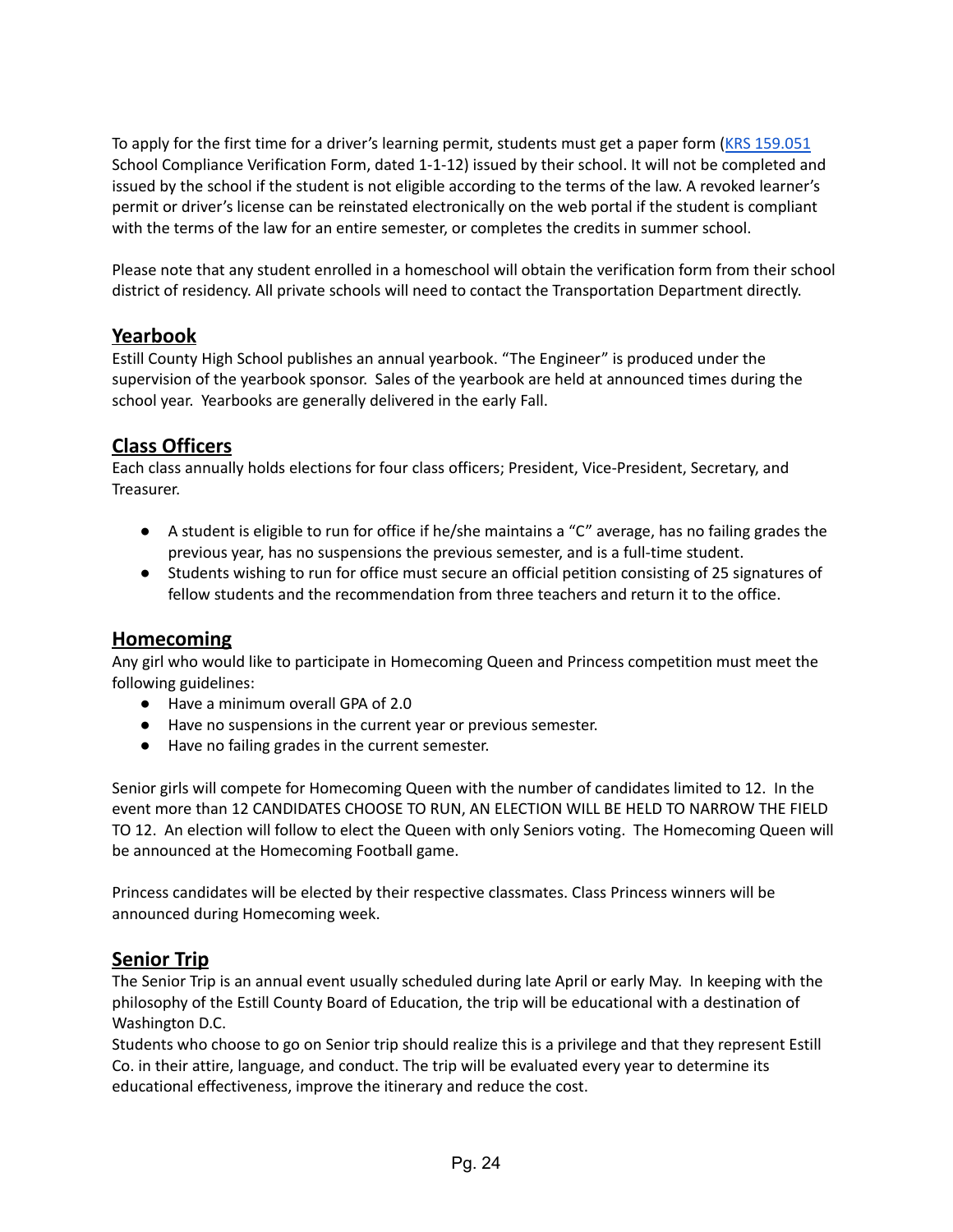The cost of the trip varies from year to year depending on the length and the number of Seniors participating. The cost of the trip is the responsibility of each student wishing to go. Students are given the opportunity to lower the overall expenses of the trip by working in a series of fundraisers beginning their Senior year.

To be eligible for the Senior Trip students must meet the following criteria:

- 1. Have no suspensions due to fighting or violations of the Drug and Alcohol policy during the current school year.
- 2. Must be a full-time student.
- 3. Must be eligible for graduation at the end of the current school year.
- 4. The student cannot have the equivalent of nine (9) or more days accumulated UNEXCUSED absences in the course of the year.
- 5. After the tenth  $(10<sup>th</sup>)$  physician's note, the parent /guardian must have a Medical Excuse Form completed by the physician. Once this is done the student, the student's parents/guardians, and administration will discuss the student's eligibility, and circumstances. The student will need a statement from the physician/ physician assistant/ nurse practitioner stating their concerns for the trip and any limitations that the student might encounter while on the trip.
- 6. Prior to the Senior Trip rules and expectations will be explained in detail. Students and parents/guardians will be required to attend an after school meeting and sign an agreement stipulating their acceptance of the guidelines. The meeting and signed document will be required to go on Senior Trip.
- 7. Students who violate the drug and alcohol policy or create problems that interfere with the safety and well-being of trip participants will be sent home by airplane at parent's expense. The parent may drive to Washington D.C. and pick their child if they do not want to pay airfare.

#### <span id="page-24-0"></span>**Prom**

Only Estill County High School Juniors and Seniors and their dates may attend Prom with these exceptions:

- Any third year student in the class of 2021 or 2022 in a sophomore test site with 14 or more credits at the end of the first semester may attend as a Junior.
- Students who have violated the Drug/Alcohol Policy during the current school year may not attend.
- Students who have received a suspension for a Level IV or V violation during the current school year may not attend.
- Students who receive more than one suspension for a Level III violation during the current school year may not attend.
- Students having MORE THAN 9 TOTAL unexcused accumulated absences may be denied prom privileges.
- Principal must approve outside dates at least 30 days prior to prom.
- Outside dates must meet one or more of the following criteria:
	- 1. Graduates
	- 2. Students from a different county must be enrolled in another school district and be in good standing.
	- 3. Participant of an accredited home school.
	- 4. Above the eighth grade level
	- 5. Have earned a GED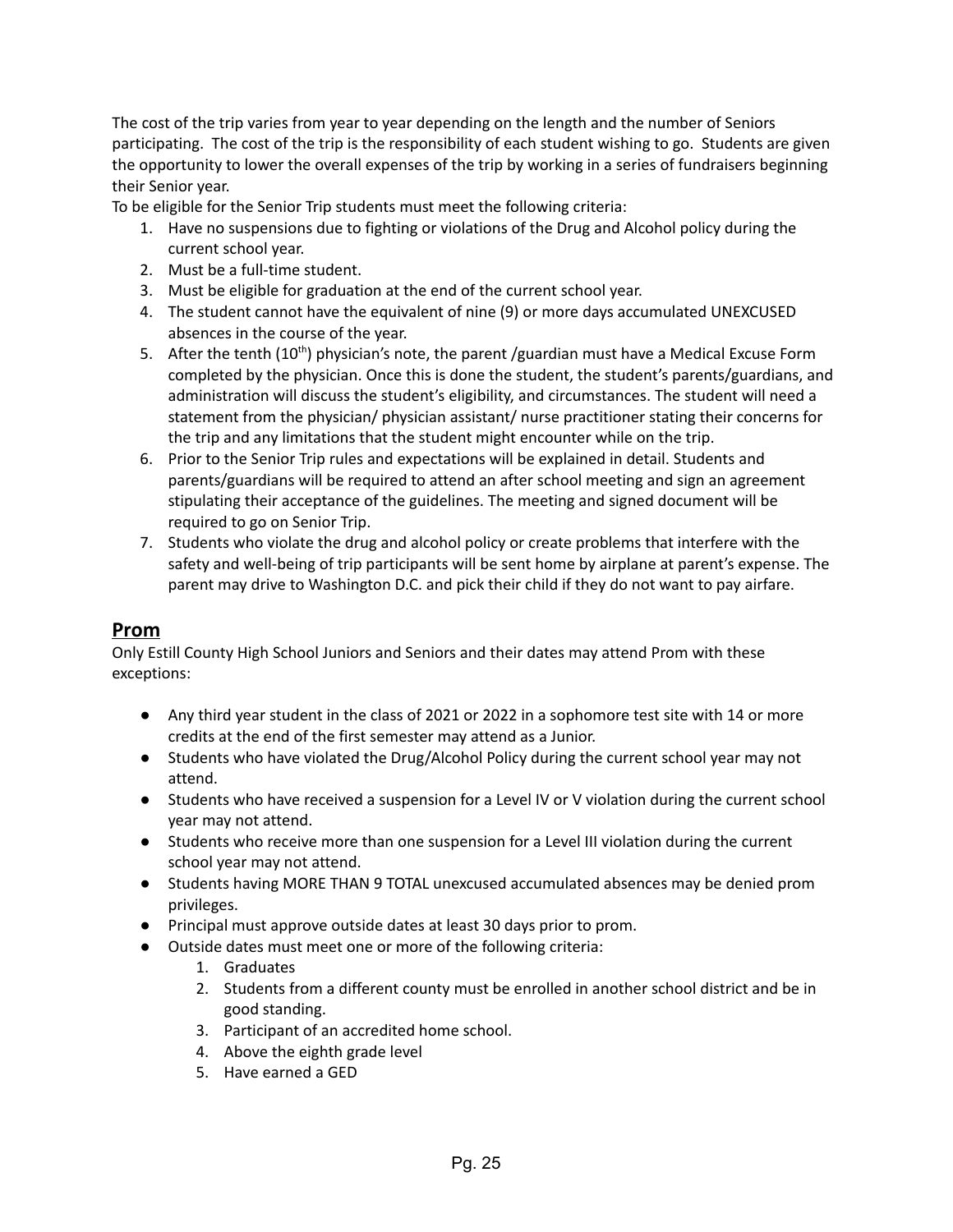6. No individuals 21 and over – exemptions may be granted by administration for special circumstances.

A student ineligible for the prom due to school attendance and/or tardiness, may appeal to the Administration. Please note; very few appeals will be accepted. The Administration will consider the previous year's attendance as one of the criteria for an override. Also please note; freshmen and sophomores may NOT appeal. Prom eligibility lists will be posted beginning Feb 1st each year and updated regularly. Please check for prom eligibility before purchasing any items associated with prom. The school will not be responsible for reimbursing prom expenses for a student who is or becomes ineligible at any time. The Administration recommends that the parent and student sign up for Parent Portal so that attendance can be tracked daily. Parents are encouraged to utilize Parent Portal in order to monitor their child's attendance and academic progress.

#### <span id="page-25-0"></span>**Graduation Announcements, Invitations, Caps and Gowns**

Seniors are given the opportunity to purchase announcements, invitations, and cap and gowns at school from a reputable dealer. It is the school's desire to obtain the best price available for all students. Students may purchase these items anywhere they desire, but it should be noted that items purchased from other sources may be slightly different in color and/or texture.

Participation in the graduation ceremony is an earned privilege. Students must be in good academic and behavioral standing and have fulfilled all Estill County Schools and state of Kentucky graduation requirements. Students must be enrolled and attending school through Estill County Schools. Home school students are not eligible to walk across the stage. Eligible students must attend graduation practices in order to walk across the stage.

# <span id="page-25-1"></span>**Athletics/ Extra Curricular Activities**

Estill County High School offers interscholastic athletic programs in the following sports:

| Athletics                 | <b>Extra Curricular Activities</b>              |
|---------------------------|-------------------------------------------------|
| Boys and Girls Basketball | Academic Team                                   |
| Boys and Girls Golf       | Band                                            |
| Boys and Girls Soccer     | Color Guard                                     |
| Boys and Girls Tennis     | <b>FBLA</b>                                     |
| Boys and Girls Track      | <b>FCLA</b>                                     |
| Boys and girls Archery    | <b>FFA</b>                                      |
| Football                  | JKG                                             |
| Baseball                  | Robotics Club                                   |
| Softball                  | ROTC (Air Rifle, Raider, Drill and Color Guard) |
| Volleyball                |                                                 |
| Cheerleading              |                                                 |

- To be eligible for interscholastic athletics all students must satisfy the KHSAA requirements for participation.
- All student athletes must be at the proper grade level as defined in KHSAA Bylaw 5, Section 2 and must make continual progress during the school year as defined in Bylaw 5, Section 3.
- All participants must have a physical exam before participating in a sport. A written record of that exam and a signed parent permission form must be kept on file at the school.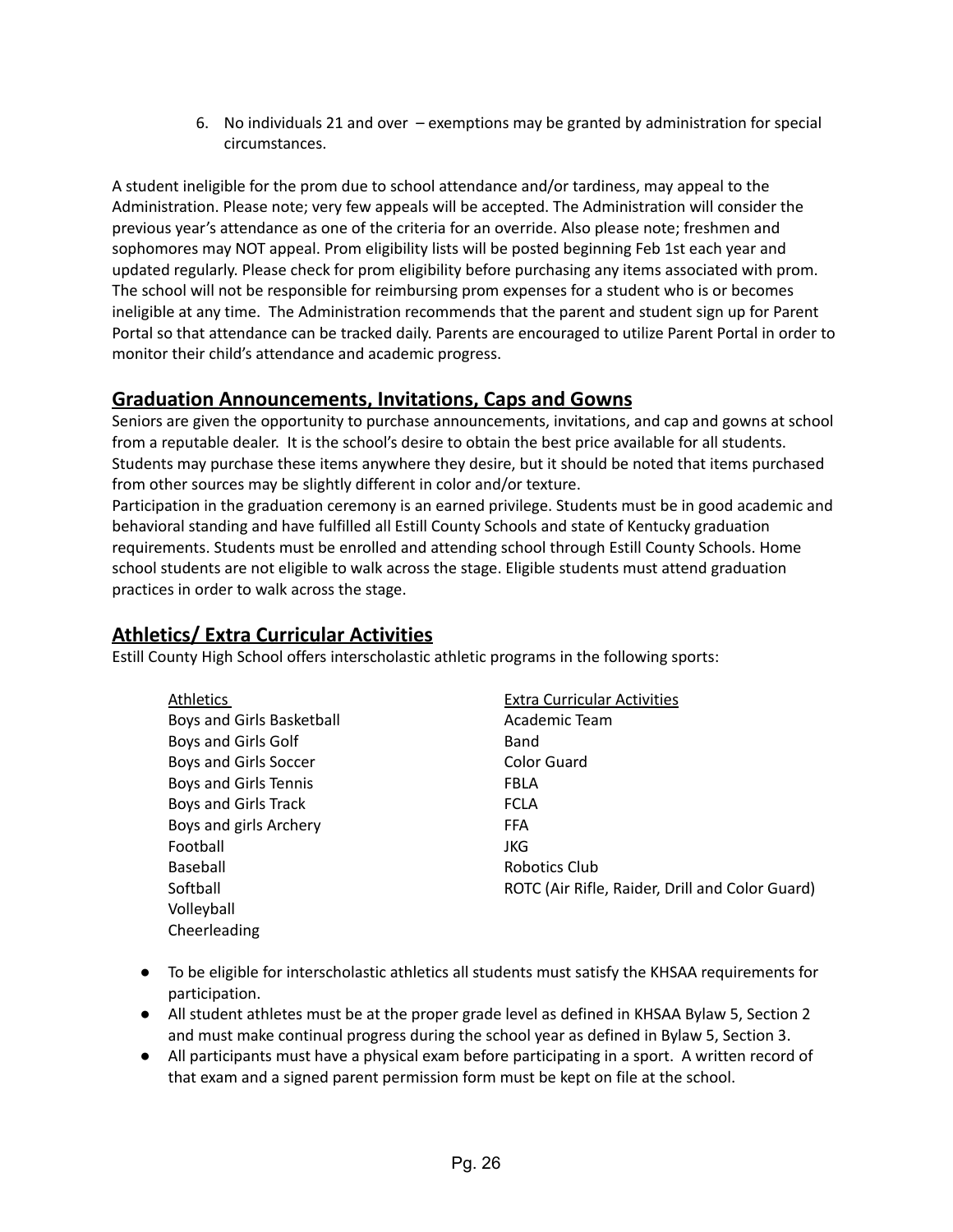# <span id="page-26-1"></span><span id="page-26-0"></span>**School Safety Procedures**

#### **Emergency Codes**

| <b>RED</b> |                                | <b>YELLOW</b> |                                | <b>GREEN</b>                |                           |
|------------|--------------------------------|---------------|--------------------------------|-----------------------------|---------------------------|
| 1.         | <b>Hide</b> (inside classrooms | 1.            | Stay in room                   | $1_{-}$                     | Students and staff are to |
|            | behind locked doors)           |               |                                |                             | remain in the building    |
|            |                                | 2.            | Disregard the bells            |                             | and move as normal.       |
| 2.         | <b>Run</b> only if in an       |               |                                |                             |                           |
|            | unsecure area                  |               |                                | 2 <sup>1</sup>              | Outside classroom -a      |
|            |                                | 3.            | Doors closed and locked        |                             | certified adult staff     |
|            |                                |               |                                |                             | member must escort        |
| 3.         | <b>Fight</b> (only applies to  | $\mathbf{A}$  | Instructions will be           |                             | students to and from      |
|            | staff and, possibly HS         |               | given over the intercom        |                             | class.                    |
|            | aged students)                 |               | or through email               |                             |                           |
|            |                                |               |                                |                             |                           |
| 4.         | Wait for emergency             |               |                                | $\mathbf{R}$                | Instructions will be      |
|            | personnel to give              |               |                                |                             | given over the intercom   |
|            | evacuation orders.             |               |                                |                             | or through email          |
|            |                                |               | *Non - school wide emergency.  |                             |                           |
|            |                                |               | Example: localized medical     |                             | *Non - school emergency   |
|            | *Critical emergency requiring  |               | emergency, power failure, drug | Example: a situation has    |                           |
|            | immediate safety actions.      | dog etc.      |                                | happened somewhere in the   |                           |
|            | Example: active shooter or     |               |                                | city or county and is being |                           |
| intruder.  |                                |               |                                |                             | monitored by emergency    |
|            |                                |               |                                | personnel.                  |                           |

# <span id="page-26-2"></span>**Discipline Policies and Procedures**

Good discipline is essential for a school to be effective. Every student at Estill County High School has the right to a good education. No student has the right to deny an education to fellow students because of disruptive behavior. Estill County High School will use the Positive Behavioral Intervention System so that a positive learning environment is maintained for all students concerned. To achieve this goal, students will abide by the school wide expectations.

#EngineerExcellence

- E- Excellence
- S- Strength of Character
- T- Teamwork
- I- Initiative
- L- Leadership
- L- Learning